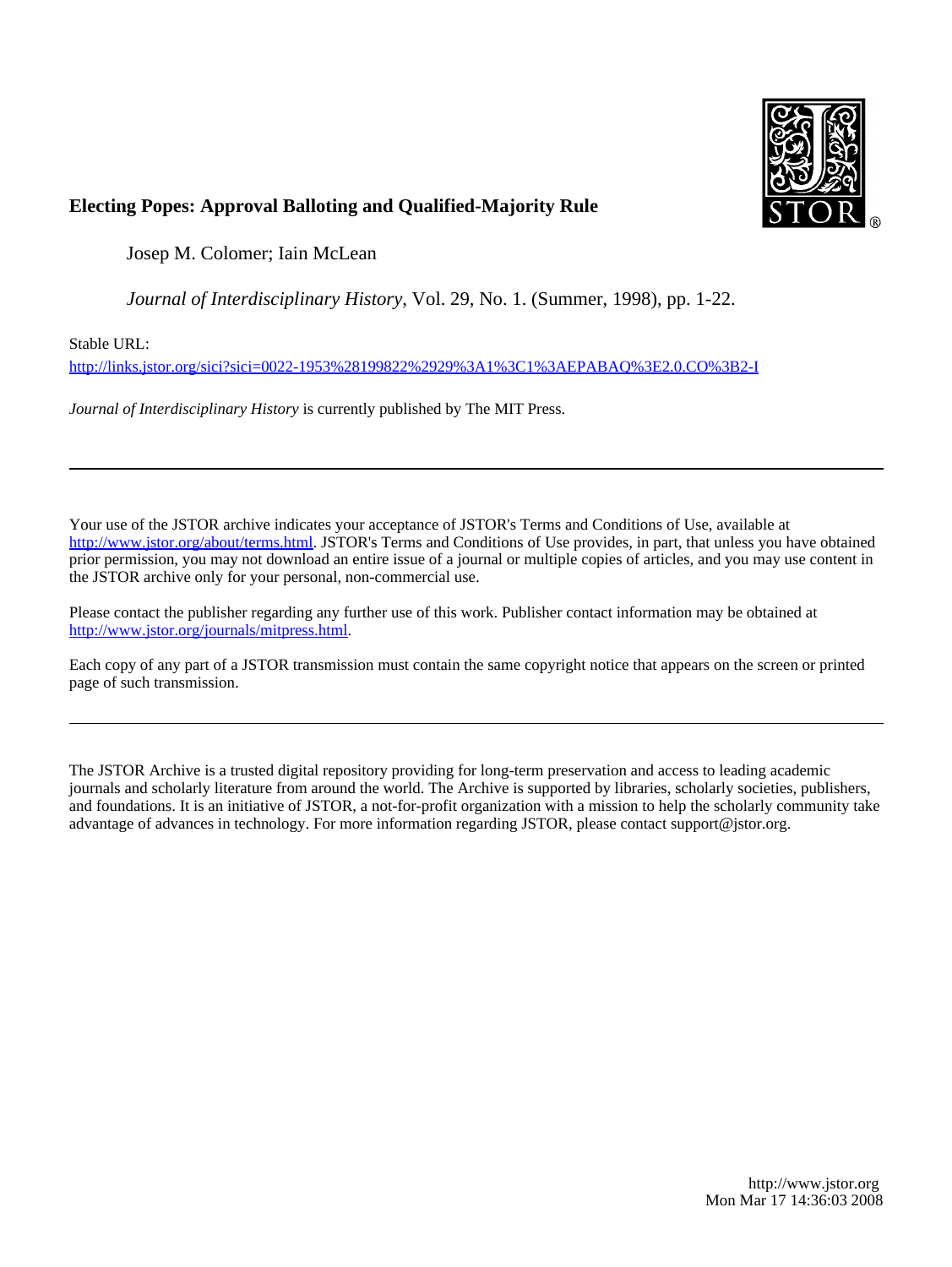## Josep M. Colomer and Iain McLean

# **Electing Popes: Approval Balloting and**

Qualified-Majority Rule Social choice theory has explored the puzzles and paradoxes of voting since 1951. Among its main findings are that no choice system can satisfy all of the apparently minimal conditions of fairness and logicality; that every reasonable electoral system is manipulable; and that when majority rule fails to produce a unique winner, it may fail catastrophically.<sup>1</sup>

Some of these points were understood long before the twentieth century. In the eighteenth century, Condorcet was the first to show that cycles are possible in majority rule. According to Condorcet, winners are those candidates who prevail over each of their opponents in exhaustive comparison; yet, such a winner may not exist. Whenever there are at least three voters and at least three options, the cyclical majority,  $A > B > C > A$  (where > means "wins a majority against"), is always possible. In the nineteenth century, Charles L. Dodgson (aka Lewis Carroll) applied what we would now call game theory to analyse optimal strategy for voters and parties. Various writers, culminating in Duncan Black, realized the interconnection between stability and the number of issue dimensions. With one issue dimension, and only mild further assumptions, majority rule is stable. Hence, a good choice system will select the unique Condorset winner, without cycling. However, if the number of voting dimensions is two or

McLean would like to thank Haidee Lorrey for invaluable research assistance.

C 1998 by the Massachusetts Institute of Technology and the editors of The Journal of Interdisciplinary History.

Josep M. Colomer is Professor of Political Science at the Higher Council of Scientific Research, Barcelona, and Georgetown University. He is the author of Game Theory and the Transition to Democracy (Aldershot, 1995); Political Institutions in Europe (London, 1996). Iain McLean is Professor of Politics, Oxford University. He is the author of "E. J. Nanson, Social Choice, and Electoral Reform," Australian Journal of Political Science, XXXI (1996), 369-385; coauthor, with Alistair McMillan and Burt L. Monroe, of A Mathematical Approach to Proportional Representation: Duncan Black on Lewis Carroll (Boston, 1996);

I Kenneth Arrow, Social Choice and Individual Values (New York, 1951); William H. Riker, Liberalism against Populism (San Francisco, 1982); Allen Gibbard, "Manipulation of Voting Schemes: A General Result," Econometrica, XLI (1973), 587-601; Mark Satterthwaite, "Strategy-Proofness and Arrow's Conditions," Journal of Economic Theory, X (1975), 187-217; Richard D. McKelvey, "General Conditions for Global Intransitivities in Formal Voting Models," Econometrica, XLVII (1979), 1085-1111.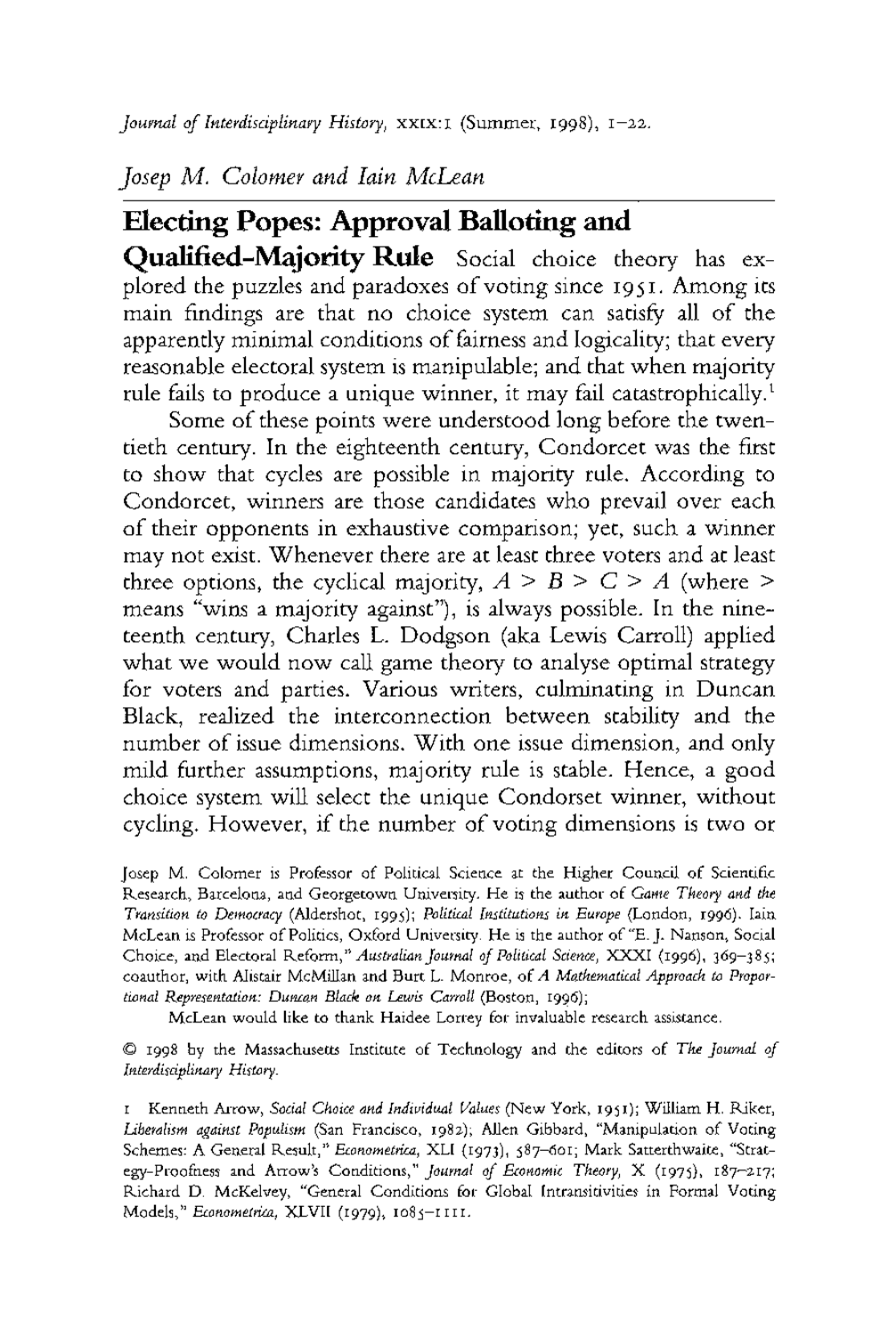more (say, if voters are split by nationality and also, independently, by religious faction), then simple majority rule is likely to be unstable and prone to cycling.<sup>2</sup>

A few ancient and medieval authors-for example, Pliny the Younger, Ramon Lull, and Nicholas Cusanus-also considered voting theory in an axiomatic way, and the magistrates of Venice developed a sophisticated electoral system that was difficult to manipulate. Their precocious insights into strategic voting and agenda manipulation-issues that are still current-push back the invention dates of such procedures as rank-order count, exhaustive pairwise voting, and approval voting by several centuries. All of the ancient and medieval choice theorists worked in the context of practical elections and electoral systems in the Roman Senate or the medieval Church. This article shows that the Christian church generated several innovations in voting procedures in the late Middle Ages, including qualified-majority rule and approval balloting, and that Church legislators had sophisticated responses to crucial features of voting. Our sources, where not cited more explicitly, are the standard collections of medieval canon law.<sup>3</sup>

FROM DIVINE UNANIMITY TO TWO-THIRDS MAJORITY During the late Middle Ages, the Catholic Church devised clear and efficacious decision rules to protect its autonomy and its temporal power. The choice of rules to elect the pope was particularly important, since the Christian church can be viewed as a traditional monarchy in which the "royal" (papal) powers are based officially on God's will. For many centuries, lack of rules provoked

<sup>2</sup> M. J. A. Nicholas de Caritat, Marquis de Condorcet, Essai sur l'application de l'analyse à la probabilité des décisions rendues à la pluralité des voix (Paris, 1785); McLean and Fiona Hewitt, Condonet: Foundations of Social Choice and Political Theory (Brookfield, Vt., 1994); McLean, Alistair McMillan, and Burt L. Monroe, A Mathematical Approach to Proportional Representation: Duncan Black on Lewis Carroll (Boston, 1996); Duncan Black and Ronald A. Newing, Committee Decisions with Complementary Valuation (Glasgow, 1951); Black, The Theory of Committees and Elections (Cambridge 1958).

<sup>3</sup> McLean and John London, "The Borda and the Condorcet Principles: Three Medieval Applications," Social Choice and Welfare, VII (1990), 99-108; McLean and Arnold B. Urken, Classies of Social Choice (Ann Arbor, 1995); Marji Lines, "Approval Voting and Strategy Analysis: A Venetian Example," Theory and Decision, XX (1986), 155-172. For medieval canon Iaw, see also Angelo M. Cherubini (ed.), Bullarium Romanum novissimum (Rome, 1638); Emil Friedberg, Corpus Juris Canonici (Leipzig, 1879); Paul Fabre and Louis Duchesne (eds.), Le Liber Censuum de l'Eglise romaine (Paris 1889-1952), 3v.; Norman Tanner, Decrees of the Ecumenical Councils (Washington, D.C., 1990), translated from Conciliorum Oecumenicorum Decreta (ed. Giuseppe Alberigo et al.) (Bologna, 1973; 3d ed.).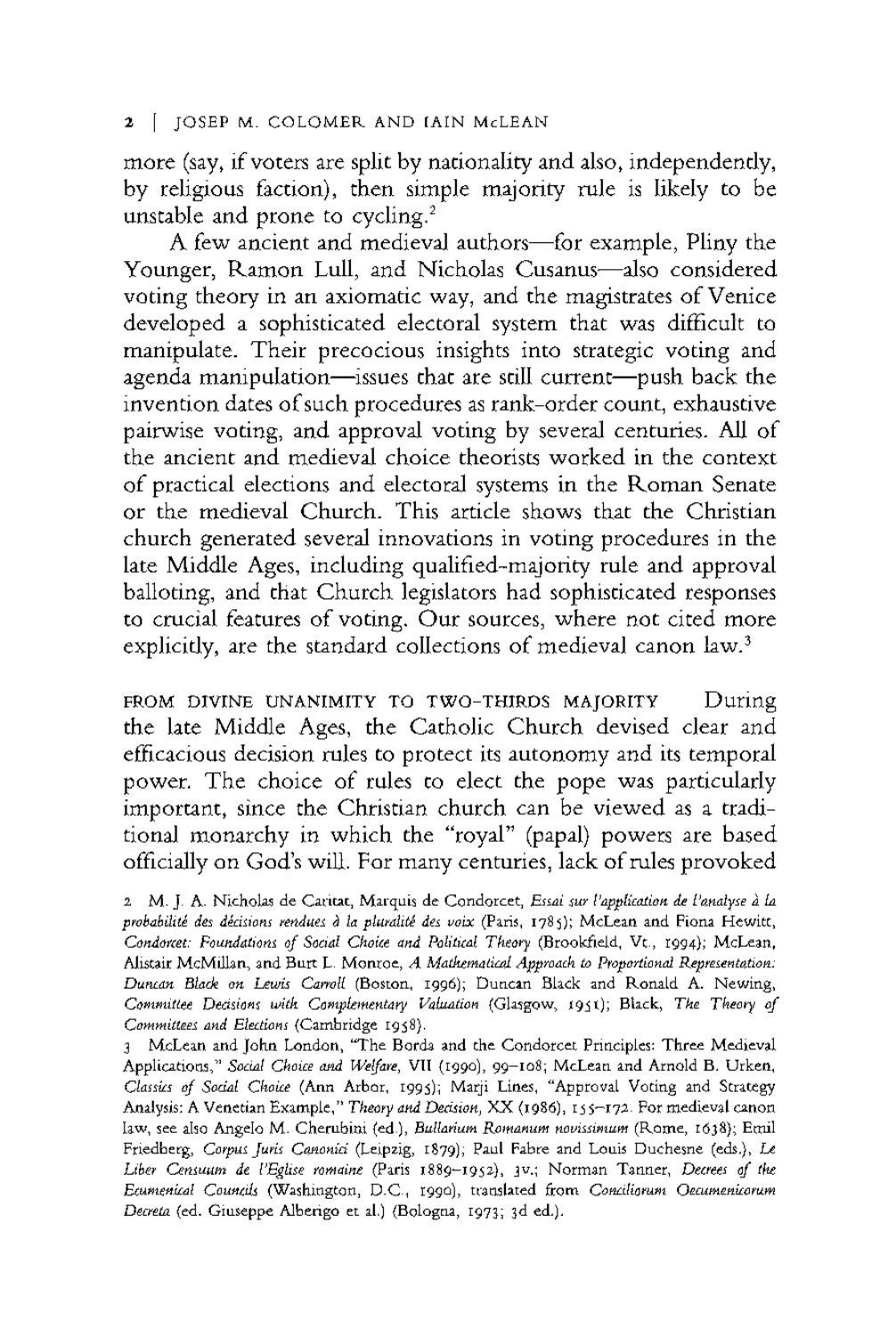## ELECTING POPES | 3

frequent conflicts and schisms, leaving the Christian church under the protection and domination of political powers, especially emperors and Italian noble families. Selecting rules to elect the pope was the result of a several-century process of clarifying (1) who the voters were; (2) how the ballots were to be organized; (3) what decision rules were to be used; and  $(4)$  what incentives the procedure was to provide for a sound and quick decision, avoiding strategic maneuvers or long pontifical vacancies.

Peter, the first "pope" of the Christian **EMPEROR VERSUS POPE** church, was chosen by the founder of the religion, but apparently Jesus did not prescribe the rules for appointing Peter's successors. Since the pope was the bishop of Rome, whose primacy over the other bishops was only gradually asserted, the procedure of his election was initially similar to that of the other bishops. In certain local churches, it was customary for bishops to choose their successors. Although this practice was forbidden by the council of Antioch in 341 and again by the council of Rome in 465, it survived in Rome until the sixth century. Thereafter, popes occasionally expressed opinions about their preferred successor, but bishops usually were elected by the Christian faithful ("the people")—the clergy and the bishops of the province—under the chairmanship of the metropolitan.

The election of a bishop was conceived as a way to discover God's will. It was guided by unanimity rule, the only rule that could assure the participants that their decision was right. Hence, the maxim "vox populi, vox Dei" (the people's voice is God's voice). The people could propose candidates, but their choices had to be accepted by the bishops of the province and the metropolitan. Thus, popular participation induced consensus and obedience from the faithful rather than opening up the set of choices.

The Pope was elected according to this system for a while. First, lay members of the Roman Church-especially nobles, military officers, magistrates, and other high officers of the Empire-offered several candidates viva voce. Then, the clergy proceeded to reduce or to enlarge that list, and, finally, the sixteen bishops of the Roman province settled the matter. This sequence was reflected in the motto of Pope Leo I  $(440-461)$ : "vota civium, testimonia populorum, honoratum arbitrium, electio clericorum."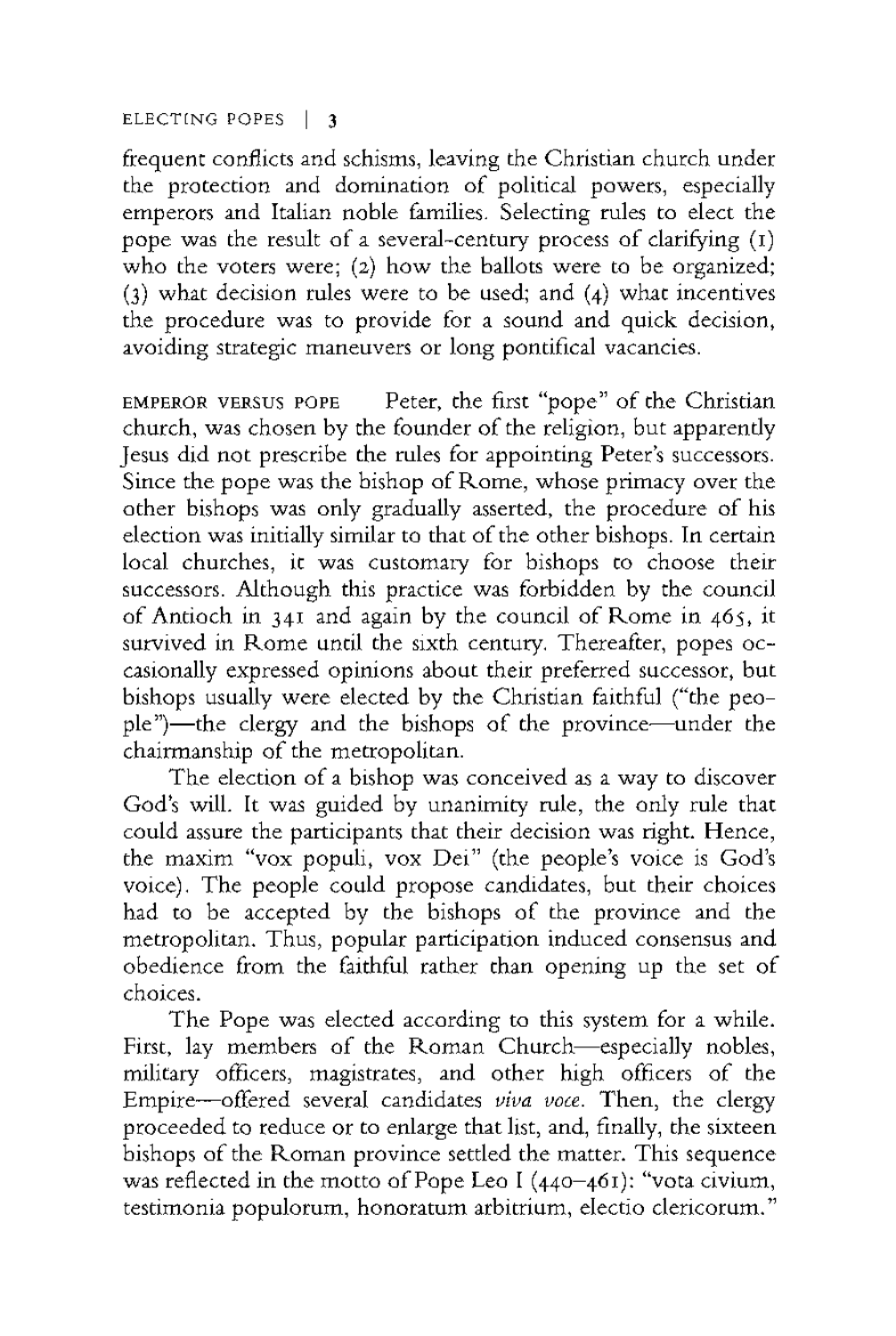This process frequently produced conflicts and schisms. Before Christianity had been officially accepted by the emperor, at least one simultaneous election of two different popes had taken place (in 250, after eighteen months of failure to elect). In 366 and 418, the election of two popes by different factions of the Church provoked hundreds of deaths and the intervention of Roman troops. These conflicts put the Church under political protection for several centuries. Honorius, the emperor, ruled in 420 that if two popes were elected, neither would be valid, and a new election would be held and unanimity required.

A violent, bloody schism in 498/499 induced one of the new popes, Simaccus, to decree that, in the absence of a nominated successor from a deceased pope, a new pope should have the unanimous support of the clergy or, in case of division, the support of the majority. This relatively early attempt to exclude the lay powers and to institute a non-unanimity decision rule could not avert the conflict between a nominated successor and an elected candidate soon thereafter, resulting in the reinstatement of the emperor as arbiter.

Although most of the popes from the fourth to the twelfth century were appointed or confirmed by the emperor, imperial power had begun to dwindle by the eleventh century. "The election decree of 1059 gave the cardinals of the Roman church the decisive part in papal elections, and reduced the emperor's role to a shadow." A decisive shift came with the submission of Emperor Henry III to Pope Gregory VII at Canossa in 1077, followed by the emperor's formal renunciation of the privilege at the Concordat of Worms in 1122.<sup>4</sup>

During the period of imperial control, the quality of those appointed declined, but the emperor always managed to obtain enough support for his candidates to make unanimous agreement on an alternative impossible. Twice in the ninth century, when the former imperial power had weakened, the Church obtained an emperor's renunciation of the right to appoint the pope. New conflicts and schisms, however, immediately led to the reimposition of imperial control.

4 H. E. J. Cowdrey, The Epistolae Vagantes of Gregory VII (Oxford, 1972), xvii.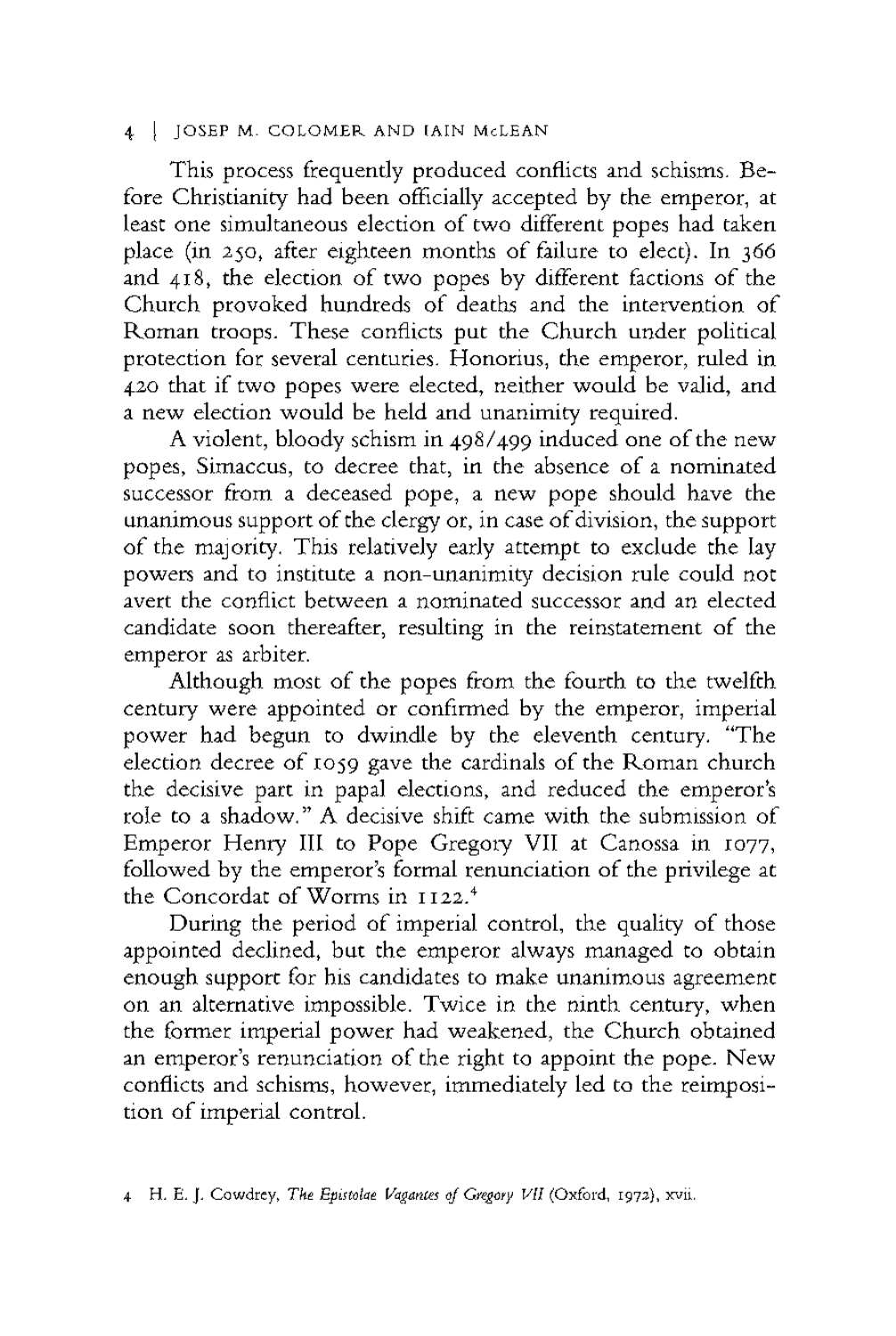## ELECTING POPES | 5

The present Catholic church recognizes 159 popes from I to 1122 A.D., but at least 31 "anti-popes" were recognized by certain factions. From the mid-ninth to the mid-tenth century, from a total number of twenty-six popes, twelve were removed from office, five sent into exile, and five killed.<sup>5</sup>

Pope Gregory THE DIFFICULT UNANIMITY OF DIVINE RIGHT VII's Dictatus Papae (1075) asserted the primacy of the pope over political powers. Sometimes called a bull, *Dictatus Papae* would be better described as a set of headings for a projected collection of canons. Enforcing papal primacy required intensive legislative activity. It started with Gratian (1139-1140), and the following 100 years saw papal approval of four enlarged canon law codes. Gregory's correspondence illustrates "the practical application of the maxims of papal authority, which Gregory had laid down in the Dictatus Papae," although scholars have pointed out that many of the later compilations did not cite Gregory.<sup>6</sup>

After 1311, no new canon law codes were adopted until 1918, and again in 1983. The canonists wrote extensively about election procedures, but most of them do not focus on voting rules. Nor do they seem to contain many significant innovations in practical terms. The Church required an orderly succession of its monarch. New rules emerged from successive decisions about partial aspects of the question. The first was a papal bull of 1059-also a canon of the Council of Rome-that excluded the laity from the election of the pope (Nicholas II, In nomine Domini). It reserved priority in the election to the cardinal-bishops, who were entrusted with gaining the assent of the cardinal-priests and the cardinal-deacons, as well as the approval of the other members of the clergy and the people. The role of the emperor was reduced once again to mere acceptance of the Church's decision. Although France, Germany, and Spain tried to exercise their veto against

<sup>5</sup> All of these numbers remain the subject of some dispute. See Gaetano Moroni, "Cardinal," in Dizionario de enudizione storico ecclesiastica (Venice, 1891), IX, 272-318; X, 5-26; T. Ottolan, "Election des Papes," in Alfred Vacant and E. Mangenot (eds.), Dictionnaire de théologie catholique (Paris, 1939), IV, 2282-2319. Specific data for the calculations in this study are in Jean Gaudemet, Eglise et cité. Histoire du droit canonique (Paris, 1994).

<sup>6</sup> Cowdrey, Epistolae Vagantes, xxvii. Cf. J. Gilchrist, "The Reception of Pope Gregory VII into the Canon Law (1073-1141)," Zeitschrift der Savigny-Stiftung für Rechtsgeschichte, kanonistische Abteilung, LIX (1973), 35-82.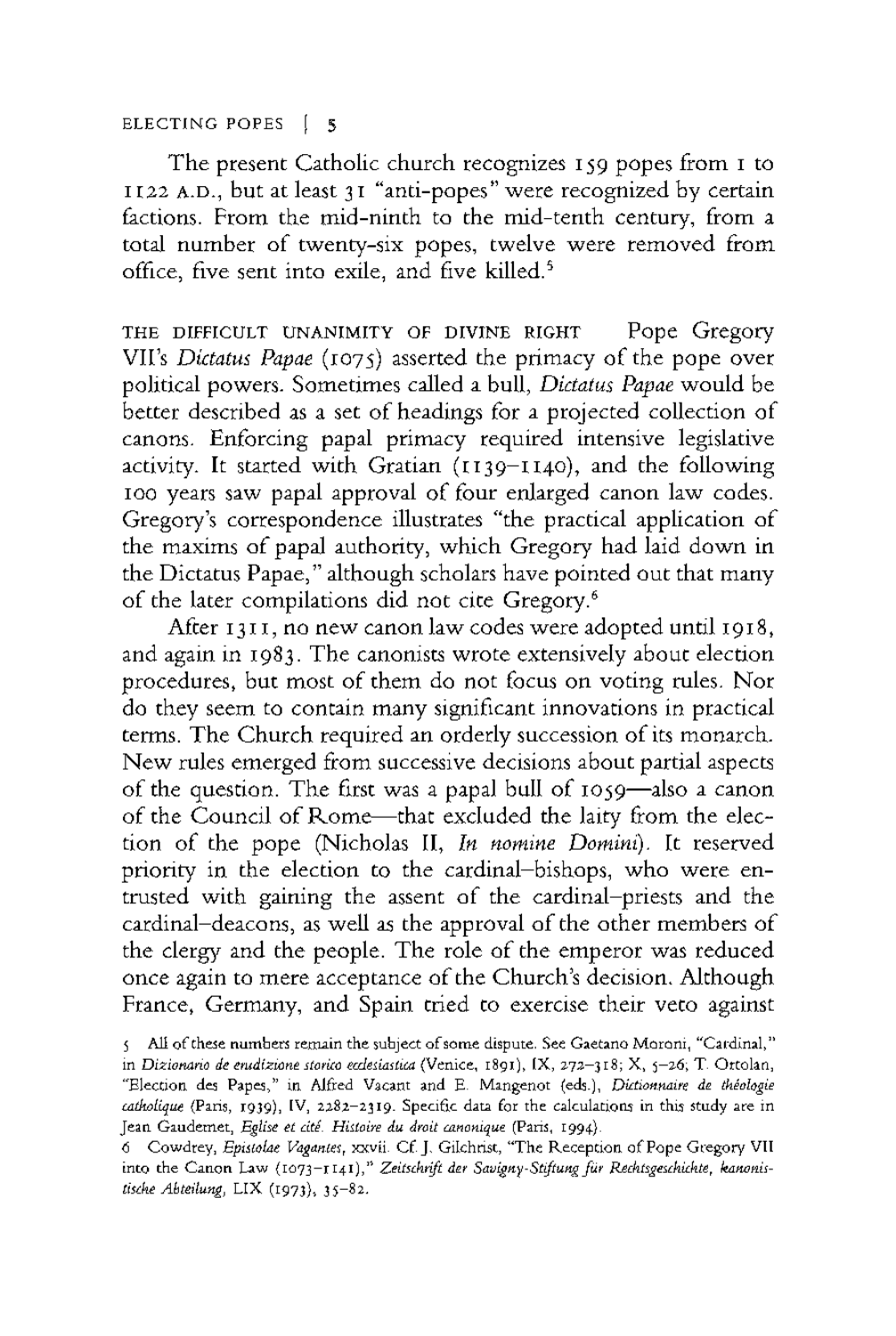certain candidates for pope, this tactic now had to be implemented through some faction of cardinals.<sup>7</sup>

This procedure did not avert conflict either. Three twelfthcentury elections produced eight anti-popes and only nine "official" popes in less than fifty years. In the absence of direct appointments, the Church came up with three ways to achieve unanimous agreement in the event of dissension among the electorate: "acclamation," "scrutiny," and "compromissum." In  $1215$ , the Fourth Lateran Council instituted them for all Church elections, in its document Quia propter.

Acclamation, also known as "quasi-inspiration," corresponded most closely to the expectation that voters would have divine inspiration. Yet, elections by acclamation were rare, and even participants complained that they were induced more by the enthusiastic and threatening roar of the crowds than by any natural rallying of voters around a single candidate. Compromissum signified the delegation of final choice to a small commission whenever long sessions and repeated failures showed unanimous agreement to be unlikely. However, since this option had to be adopted by unanimity as well, it was not a frequent resource either.<sup>8</sup>

Scrutiny, that is, voting, was the most common procedure, but new intellectual devices were needed to create apparent unanimity when it did not exist. The most noteworthy was the sanior et maior pars-the "sounder and greater part." According to a

<sup>7</sup> For canonists' writing on voting rules, see especially Gerardus Franses (ed.), Summa "Elegantius in iure divino" seu Coloniensis (1169) (New York, 1969); Ernest Adolph Theodor Laspeyres (ed.), Bernardi Papiensis, Summa Decretalium, cap. II, "Bernardi Summa de Electione" (1178) (Graz, 1956); Romualdo Trifone (ed.), "Guiglelmo Nassone, Lecturae e Summae, section 'Ad quod capitulum vacante sede' (c. 1234)," Rivista di Storia del Diritto Italiano, II, (1929), 242-260; Paul Viollet (ed.), "Guillaume de Mandagout, Tractatus de electionibus (c. 1285)," in Histoire littéraire de la France (Paris, 1914), xxxiv; Henrici de Segusio, Cardinalis Hostiensis, Summa Aurea, "De electione, & electi potestate" (1574-1581) (Turin, 1963; new ed.); Primum Decretalium Librum Commentaria, "Electione, & electi potestate" (1581) (Turin, 1965; new ed.). We have also examined writings by Ruffinus (1157-1159), Stephanus Tornacensus (c. 1160), Bernardus Compostellanus (c. 1178), Simon von Bisignano (c. 1179), Panormitanus (Nicholas de Tudeschis), and Baldo degli Ubaldi (c. 1350). Johannes Dominicus Mansi (ed.), Sacrorum conciliorum nova et amplissima collectio (Venice, 1759-1793), XIX, 897, 907.

<sup>8</sup> For the election of Gregory VII in 1073, as reported by the pope himself, see Jacques-Paul Migne (ed.), Patrologia Latina (Paris, 1853), CXLVIII, 643-734; Alexander Murray, "Pope Gregory VII and His Letters," Traditio, XXII (1966), 149-201; Ian S. Robinson, The Papacy 1073-1198: Continuity and Innovation (Cambridge, 1990), 59-60.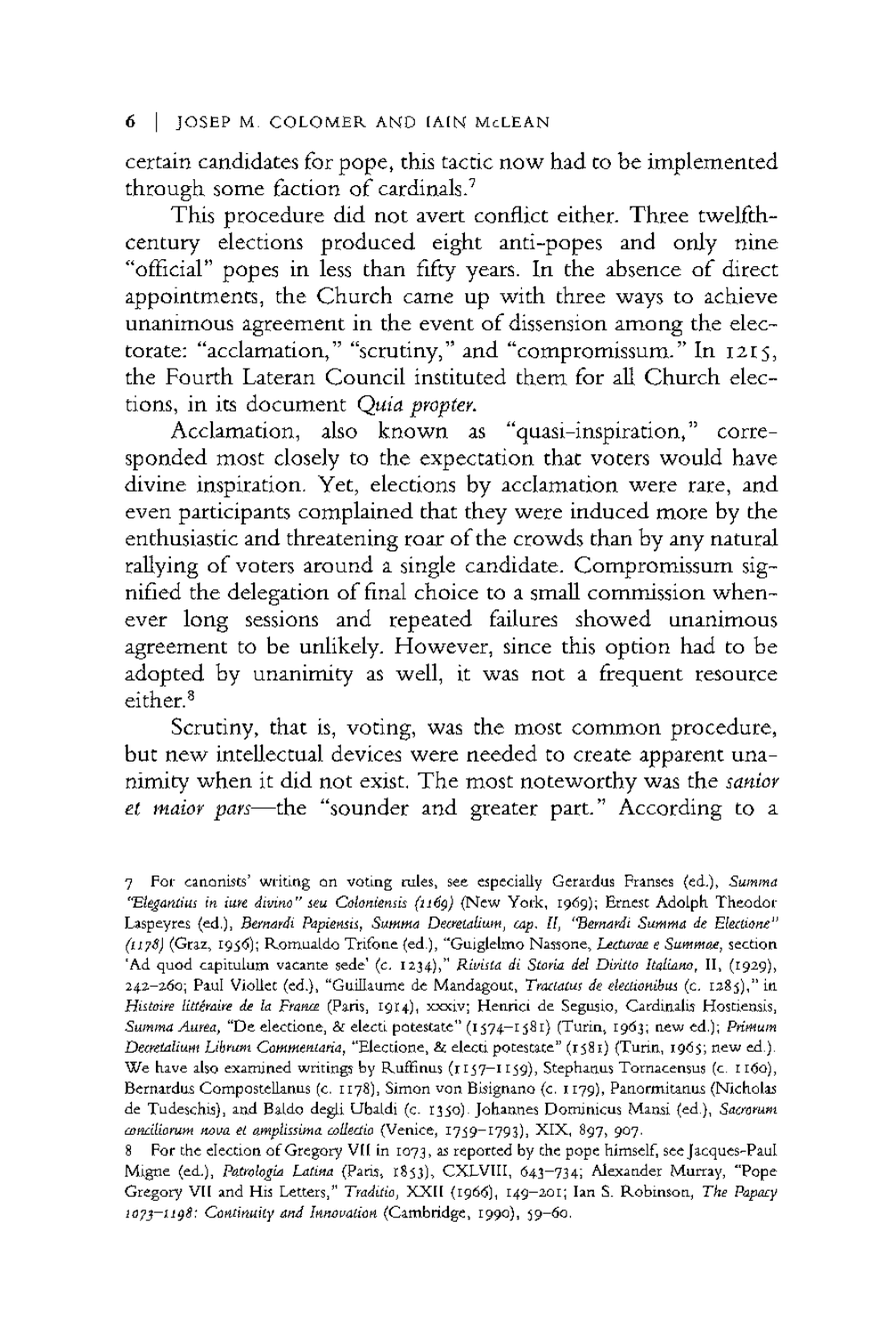(rather reiterative) modern literature about canon laws and exegeses, "saniority" referred not only to the priority role given to cardinal-bishops, but also to the merits of candidates and voterstheir zeal and dignity (including age and length of time in official capacity, that is, seniority and hierarchy). These qualities were considered relevant because voting was conceived as a way to discover the truth. But the "sanior pars" often did not coincide with the "maior pars." In lower elections, the determination about which was the "sanior" part in a divided electorate was usually submitted to an arbiter, such as the metropolitan bishop or even the pope, but no such arbiter existed for the election of the pope after  $1122.<sup>9</sup>$ 

The election of 1130 illustrates the difficul-A TYPICAL SCHISM ties of applying the unanimity rule. As shown in Table 1, thirtyeight cardinals participated. Gregoria Papareschi, one candidate, was a cardinal-deacon and member of the Frangipani family, which had been protected and promoted by Honorius II, the previous pope. Pietro Perleoni, his rival, who was popular in Rome, was a cardinal-priest and also a member of a noble family-this one favored by Calixtus II, an earlier pope.

Initially, the election was made in compromissum by a commission of eight cardinals. The college agreed to recognize the commission's choice, and each of the three orders of cardinals in the college elected its own representatives. The commission decided in favor of Papareschi, afterward called Innocent II, by five votes to three.

The members of the commission tended to prefer their own kind. Most of the cardinal-deacons and cardinal-bishops supported Papareschi, and most of the cardinal-priests supported

<sup>9</sup> Adhemer Esmein, "L'unanimité et al majorité dans les élections canoniques," in Mélanges Fitting (Montpellier, 1907); Edoardo Ruffini Avondo, "Il principio maggioritario nella storia del Diritto Canonico," Archivio Giuridico "Filippo Serafini," IX (1925) 15-67; Leo Moulin, "Les origines réligieuses des techniques électorales et déliberatives modernes," Revue Internationale d'Histoire Politique et Constitutionelle, III (1953), 106-148; idem, "Sanior et maior pars. Studio sull'evoluzione delle tecniche elettorali negli ordini religiosi dal VI al XIII secolo," Studi Politici, VI (1959), 48-75; Alexis Petrani, "Genèse de la majorité qualifiée," Apollinaris, XXX (1957), 430-438; Gaudemet, "Unanimité et majorité (Observations sur quelques études récentes)," in Etudes historiques à la mémoire de Noël Didier (Paris 1960), 149-162; Robinson, Papacy.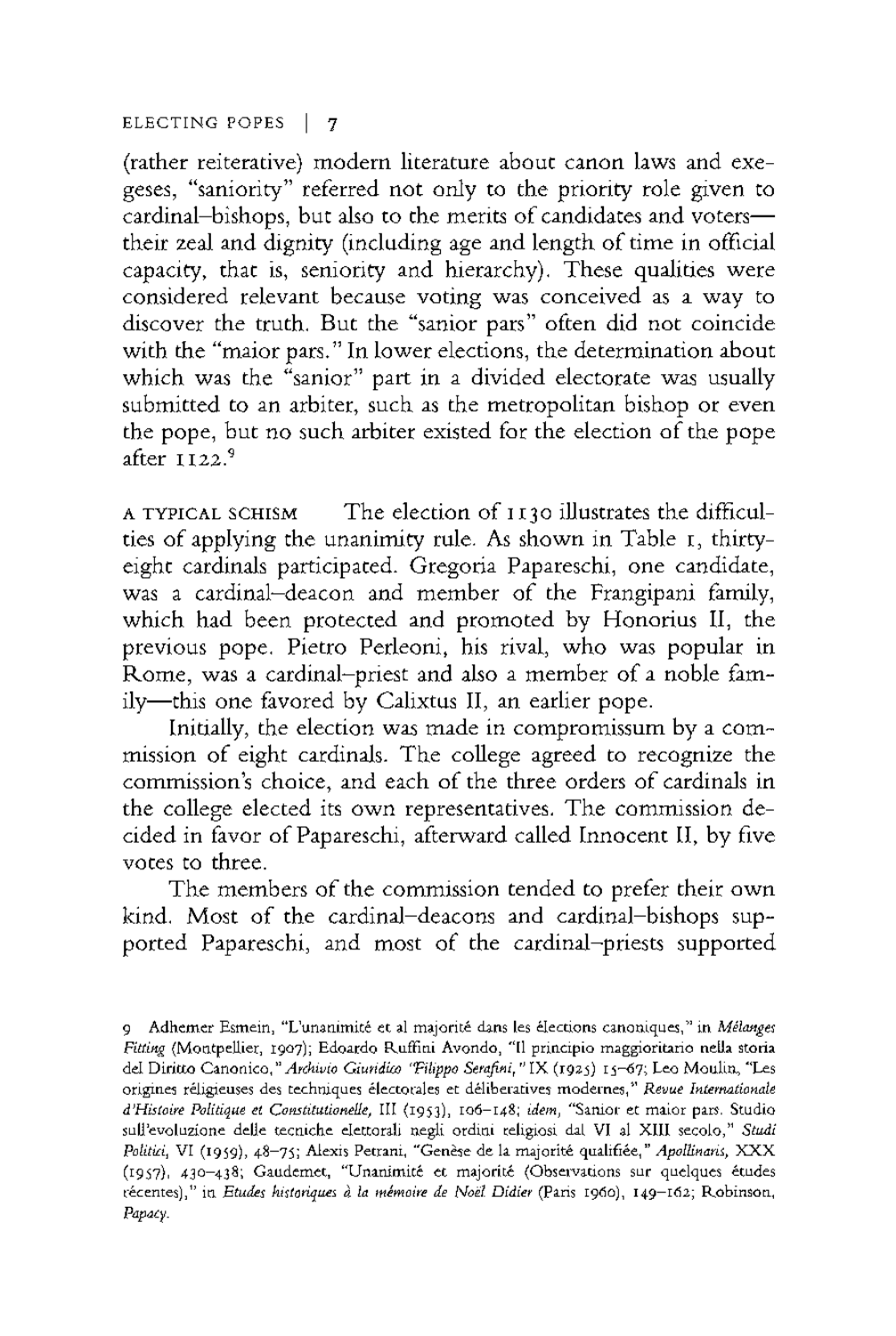Perleoni—both in the whole college and in the commission—in proportions of three to two. However, as Table I shows, even though a majority of the commission-its members elected separately by the three orders of the college—preferred Papareschi, a majority of the college preferred Perleoni. This discrepancy led a majority of cardinals to reject the election by the commission and to elect their preferred candidate instead, now called Anacletus II. The existing rules were not much help. Although Papareschi (Innocent II) enjoyed the favor of the majority of the sanior pars in the sense of higher dignity-that is to say, the cardinalbishops-Perleoni (Anacletus II) had the support of the maior pars, including the senior (oldest) members of the college.

Innocent had to flee Rome, but he commanded political support in France, Germany, and England, and Church support from bishops in Spain and Lombardy. Anacletus was recognized in Rome, Sicily, and Scotland, but was considered the anti-pope. Thus, as during other disputes, some monasteries had two abbots and two priors, some parishes two priests, and so on. The schism lasted for eight years.<sup>10</sup>

|                  |    | VOTES BY CANDIDATE,<br>COLLEGE |                      | VOTES BY CANDIDATE,<br>COMMISSION |                      |  |
|------------------|----|--------------------------------|----------------------|-----------------------------------|----------------------|--|
| <b>VOTERS</b>    |    | PAPARESCHI<br>(DEACON)         | PERLEONI<br>(PRIEST) | <b>PAPARESCHI</b><br>(DEACON)     | PERLEONI<br>(PRIEST) |  |
| Cardinal-bishops | 6  | 4                              | 2                    | 2                                 | Ó                    |  |
| Cardinal-priests | 23 |                                | Ιб                   |                                   | $\mathbf{2}$         |  |
| Cardinal-deacons | 9  | б                              |                      |                                   |                      |  |
| Total<br>Winner  | 38 | 17<br>Perleoni (Anacletus II)  | 21                   | Papareschi (Innocent II)          |                      |  |

| Table 1 Divisions in the Papal Election of 1130 |  |  |  |
|-------------------------------------------------|--|--|--|
|                                                 |  |  |  |

**NOTE** Exact data of voters for each candidate in every order of cardinals-including the names of voters and the pope who had nominated them-can be found in Onuphrio Panvinio, Epitome Pontificorum Romanorum . . . (Venice, 1557): 99-106; and "Romanorum Chronicum," in Historia B-Platinae de Vitis Pontificantin (1611). Modern authors are less reliable.

10 Our source for this account is Onuphrio Panvinio, Epitome Pontificum Romanorum. A S. Petro usque ad Paulum IV. Gestorum (videlicet) electionisque Singulorum, & Conclavium Compendiaria Narratio (Venice, 1557). See also Franz Josef Schmale, Studien zum Schisma des Jahres 1130 (Köln, 1961).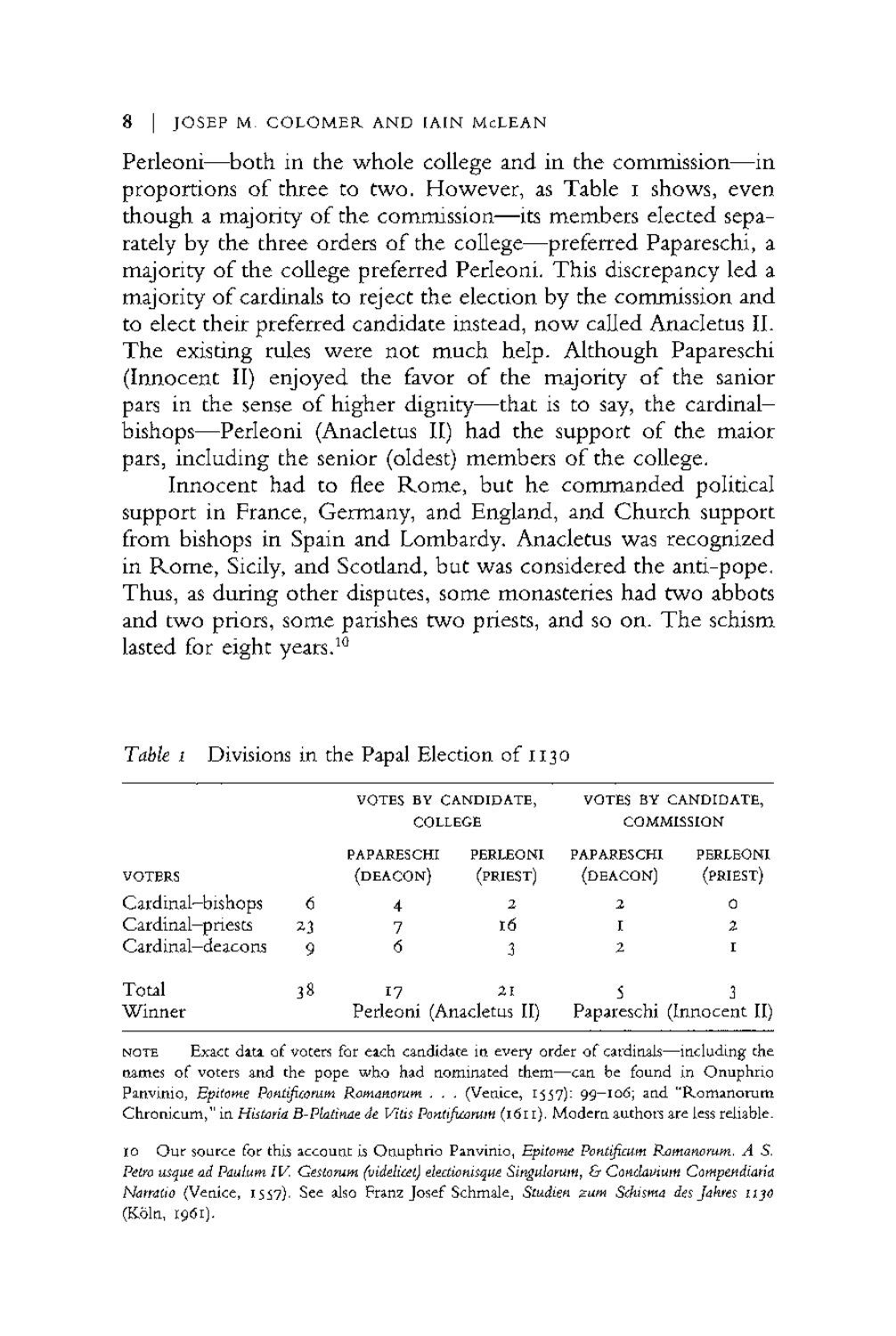THE EFFICACIOUS BUT SLOW RULE OF TWO-THIRDS Such conflicts led to the adoption of two-thirds majority rule by Pope Alexander III (himself previously in competition with an antipope) during the Third Lateran Council in 1179. The rule of two-thirds had once been operative in certain Roman municipal curia—albeit not as a decision-making instrument but as a quorum requirement-as well as in the election of abbots. This and other qualified-majority rules also saw use in several Italian communes of the Middle Ages. Alexander III's six-month stay in Venice during 1177, forging reconciliation with the Emperor Frederick Barbarossa who had supported the anti-pope, may well have exposed him to the city's sophisticated voting procedure to elect a doge and induced him to adopt this more efficient, nonunanimity rule for elections in the Church soon thereafter.<sup>11</sup>

Together with the new decision rule, the canon of 1179 stipulated equal voting rights for the members of the three orders of cardinals (abolishing the priority of the cardinal-bishops). The division of voters into three parts, from which the agreement of two was required, was not arbitrary. The scrutineers and inspectors of election returns had to comprise one member from each of the three orders. Giving equality to all of the cardinals in voting might have been an indirect way to suggest that a coalition of members from at least two of the three orders would be necessary. This interpretation is also a possible reading of the text, which states that the pope will be the candidate elected and accepted by "two parties" (Licet de evitanda, 1, 10). Yet, the basic aim of the qualified majority of two-thirds seems to have been the formation of a large coalition of cardinals. Hence, a two-thirds winner often would have resulted from a compromise between supporters of different candidates. As contemporary analyses note, once a candidate was elected, the losers would have had to persuade a majority of the winner's original supporters to change their mind. Faced with this requirement, the losing coalition could hardly have been expected to continue the fight.<sup>12</sup>

Ruffini Avondo, "Il principio maggioritario"; idem, I sistemi di deliberazione collettiva nel medioevo italiano (Tutin 1927); Ladislas Konopczynski, Le Liberum veto. Etude sur le développement du principe majoritaire (Paris, 1930); Marshall W. Baldwin, Alexander III and the Twelfth Century (New York, 1968); Murray, Reason and Society (Oxford, 1978); Lines, "Approval Voting." 12 Alberigo et al. (eds.) Oecumenica Concilia, 2; Donald G. Saari, Geometry of Votino (Berlin, 1994), 15-16.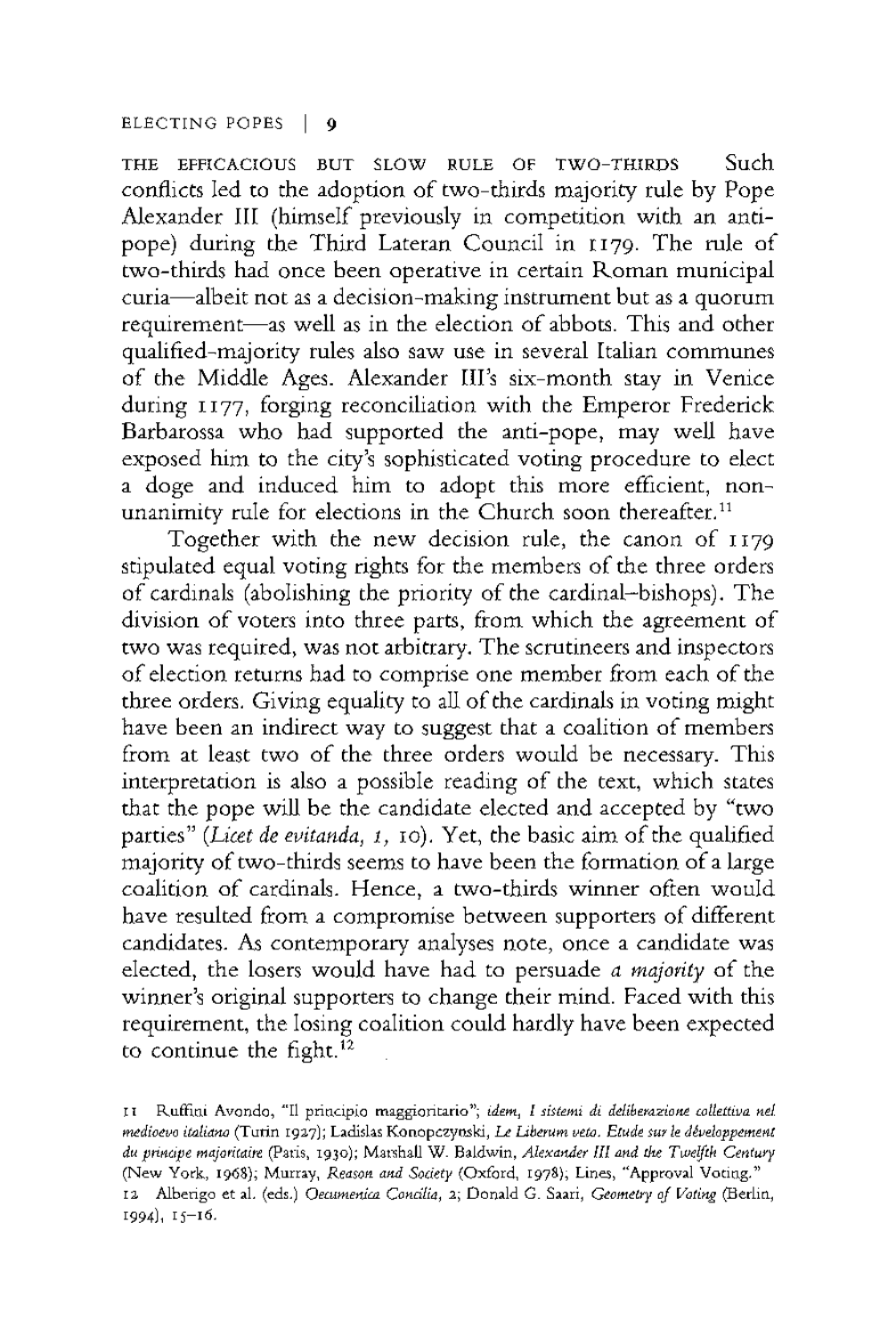Recent research in social choice theory has proven the invulnerability of the two-thirds rule to disequilibrium or cycles. Specifically, Caplin and Nalebuff have shown that the rule of 64 percent guarantees a single winner under conditions of concavity in voter preferences—meaning that, when more voters prefer intermediate candidates than the average of those favoring extremes, an unbeatable proposal exists, and no cycles are possible. In general, the majority rule needed to ensure such a situation in a *n*-dimensional issue space is no higher than  $r-[n/(n+1)]^n$ . Hence, this rule is equal to  $55$  percent for two-dimensional spaces and to 57 percent for three-dimensional spaces, and, as  $n$  increases, its limit is just under 64 percent.

To approach the matter differently, for three candidates, "it is impossible to have a cycle where each candidate beats another candidate by receiving more than 2/3 of the vote." The general rule that makes cycles impossible is equal to  $(n-1)/n - n$ , in this case, being the number of candidates. Hence, the two-thirds rule used to elect the pope produces a stable outcome with up to three candidates, a number that might be expected from a college of voters with three orders. Although electors did not necessarily vote by order in blocs, three just happens to be the largest number of simultaneous popes to have been appointed. Saari has derived the following condition for generic stability: q-majority rule is generically stable iff  $k \leq 2q - n$ , where  $q =$  the threshold number required to carry a proposal;  $k =$  the number of issue dimensions; and  $n =$  the number of votes cast.<sup>13</sup>

Note that the formal findings in social choice theory just presented refer to the number of dimensions in the issue space and to the number of candidates. However, both dimensions and candidates are, to some extent, endogenous to the decision rule. If doctrinal or ideological allegiances are not restrictive for voters' choices (as in many papal elections), cardinals likely to lose have an incentive to introduce new candidates defined by personal character or other idiosyncratic dimension, in order to divide

<sup>13</sup> Issue space is a technical term from social choice theory. If opinions are divided along more than one dimension-for instance, about religious belief and about nationality-they can be mapped onto a diagram where one axis (say, the  $x$  axis) represents the possible positions on issue I and another (say, the  $\gamma$  axis) represents the possible positions on issue 2, thus creating an issue space. The positions of individuals within that space can be mapped using Cartesian coordinates.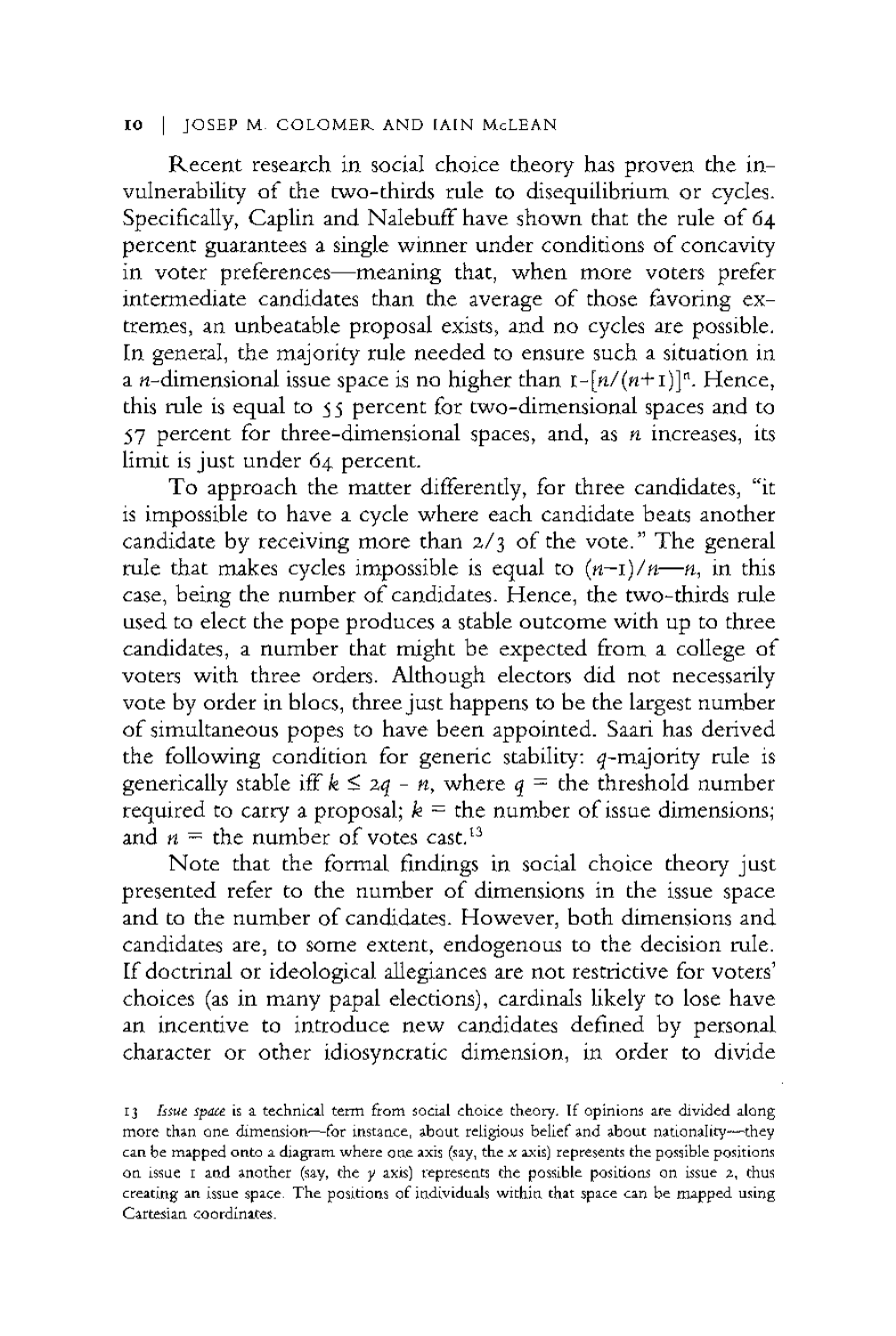voters' preferences further and force larger and more inclusive bargains.<sup>14</sup>

Thus did mathematical precision replace previous discussions about subjectively estimated qualities of candidates and voters. As Pope Gregory X stated, "Non zeli ad zelum, nec meriti ad meritum, sed solum numeri ad numerum fiat collatio" ("Not zeal to zeal, nor merit to merit, but solely numbers to numbers are to be compared." VI<sup>o</sup> Decretalium, lib. 1, tit. VI, cap. 9). Popes and canonists identified the maior pars with the sanior pars. In the words of Pope Pius II about his own election in 1458, "What is done by two thirds of the sacred college [of cardinals], that is surely of the Holy Ghost, which may not be resisted."<sup>15</sup>

This quantitative approach was also consistent with other legal provisions of the time: first, with secret vote (finally adopted as the formal rule in the sixteenth century, although used earlier), which makes any discussion about the qualities of voters impossible; and second, with the rule against absentee votes, which resulted not so much from expediency as from the idea that people were more apt to make informed decisions when they are together, which prefigured the arguments of Rousseau and Condorcet about majority choice. The two-thirds rule was later adopted for other procedures in the election of the pope. In an election by compromissum, although unanimity was the standard, two-thirds of the commission was sufficient to decide. In acclamation, at least two-thirds of the cardinals had to participate in any tumultuous, decisive demonstration for a candidate. The rule of two-thirds also came into play in elections of bishops and  $abhots<sup>16</sup>$ 

The two-thirds rule produced the desired stability, but it had unintended consequences. Negotiations to form a sufficiently large coalition provoked extremely long delays and vacancies. The

<sup>14</sup> Andrew Caplin and Barry Nalebuff, "On 64%-Majority Rule," Econometrica, LVI (1988), 787-814; idem, "Aggregation and Social Choice: A Mean Voter Theorem," ibid., LIX (1991), 1-23; Saari, Geometry of Voting, 92-93; idem, Basic Geometry of Voting (Berlin, 1995), 62; idem, "The Generic Existence of a Core for q-rules," Journal of Economic Theory, IX (1997), 219-260; Riker, The Art of Political Manipulation (New Haven, 1986); idem (ed.), Agenda Formation (Ann. Arbor, 1993).

<sup>15</sup> Florence A. Gragg and Leona C. Gabel (eds.), Memoirs of a Renaissance Pope: The Commentaries of Pius II (New York, 1959), 88.

<sup>16</sup> Jean-Jacques Rousseau, Du Contrat Social (Paris, 1762), II, iii and IV, ii; McLean and Hewitt, Condorcet, 34-43.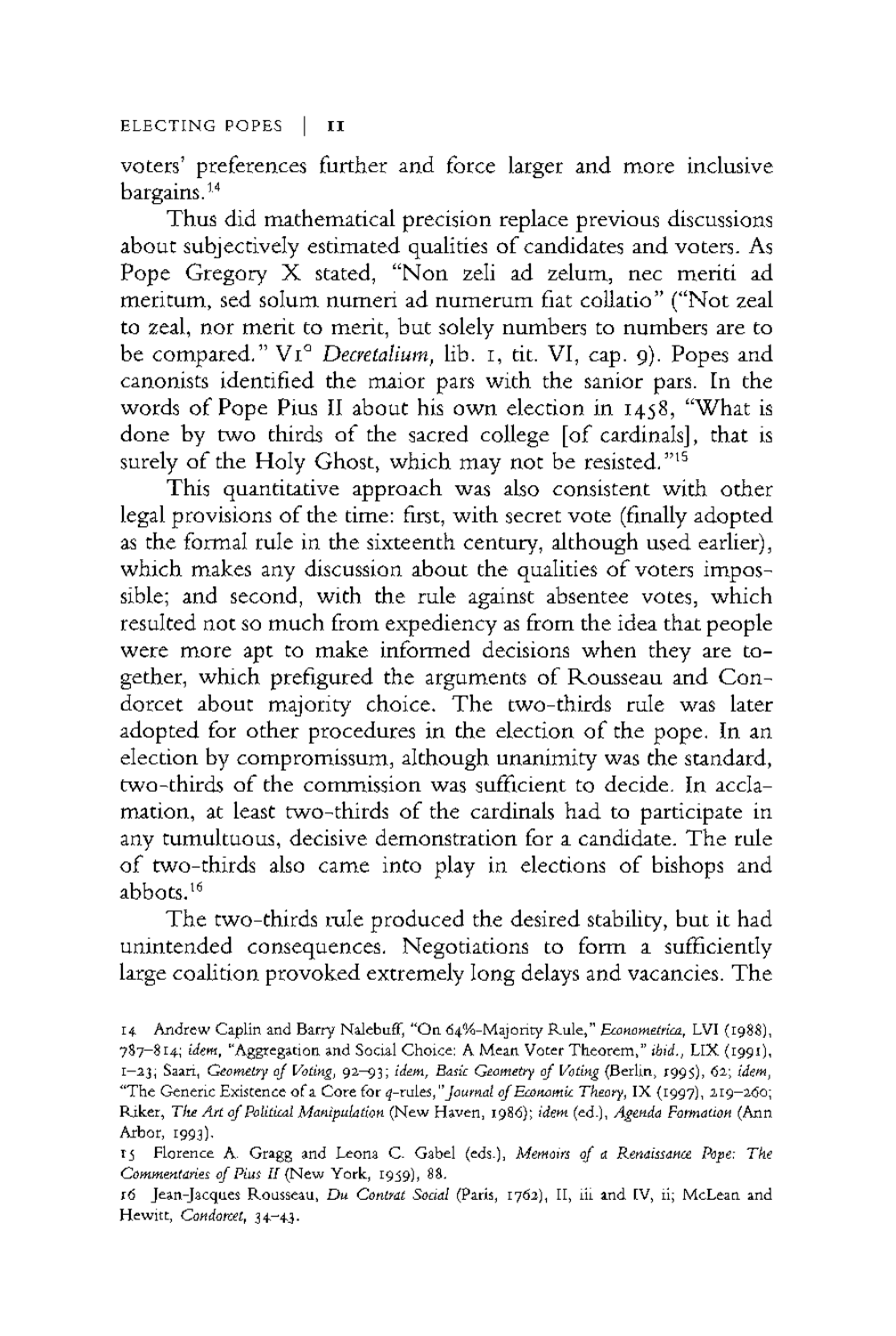electors in 1216, 1241, 1243, 1261, 1265, and 1268-1270 took several months to reach a decision, in several cases resorting to compromises in commission. In 1243 (and, according to Ruffini Avondo, in 1216) the civil authorities, under popular pressure, reacted to cardinals' slowness by locking them up. In 1241, the senator of Rome (that is, the head of civil administration) confined the cardinals to an old, unhygienic building, guarded by police. He was able to elicit a decision only by threatening to have the corpse of the dead pope exhumed and shown publicly in full regalia. After another deliberation that started in 1268 and lasted more than two years without an agreement, the public besieged the cardinals in the episcopal palace, removing the roof and allowing nothing but bread and water to go inside. According to a contemporary joke, the roof was removed in order to let "the Holy Spirit receive an unhampered entrance." A new pope was elected on this occasion by compromissum after a record vacancy of 34 months. The two-thirds rule produced efficacious and rather stable outcomes, at the price of long delays in decision making. This is now recognized as a classic trade-off in social choice.<sup>17</sup>

THE SURPRISING CONCLAVE The practice of locking cardinals up led Pope Gregory X to establish a formal procedure for their seclusion, known as the conclave (from the Latin, with key); it was approved by the council of Lyon in 1274, under the name, Ubi periculum. Since Gregory had not been a cardinal before his election, "he did not take the college's interests much into consideration." Ubi periculum aimed to obtain a quick decision and prevent strategic maneuvering in papal elections. Similar institutions had been established in the Dominican constitution of 1228, as well as in such communes as Venice and Piacenza in 1229 and 1233, respectively.<sup>18</sup>

The conclave had the cardinals gathered in a single room in the papal palace, the doors of which were walled up and secured by soldiers. No cardinal was to have more than two servants with

<sup>17</sup> Ruffini Avondo, "Il principio maggioritario." See also Peter Herde, "Election and Abdication of the Pope: Practice and Doctrine in the Thirteenth Century," Proceedings of the Sixth International Congress of Medieval Canon Law, VII (1985), 411-436; André Vauchez, Apogée de la Papauté et expansion de la Chrétienté (1054-1274) (Paris, 1990).

<sup>18</sup> Herde, "Election and Abdication," 418; Ruffini Avondo, "Il principio maggioritario"; Walter Ullmann, A Short History of the Papacy in the Middle Ages (London, 1972).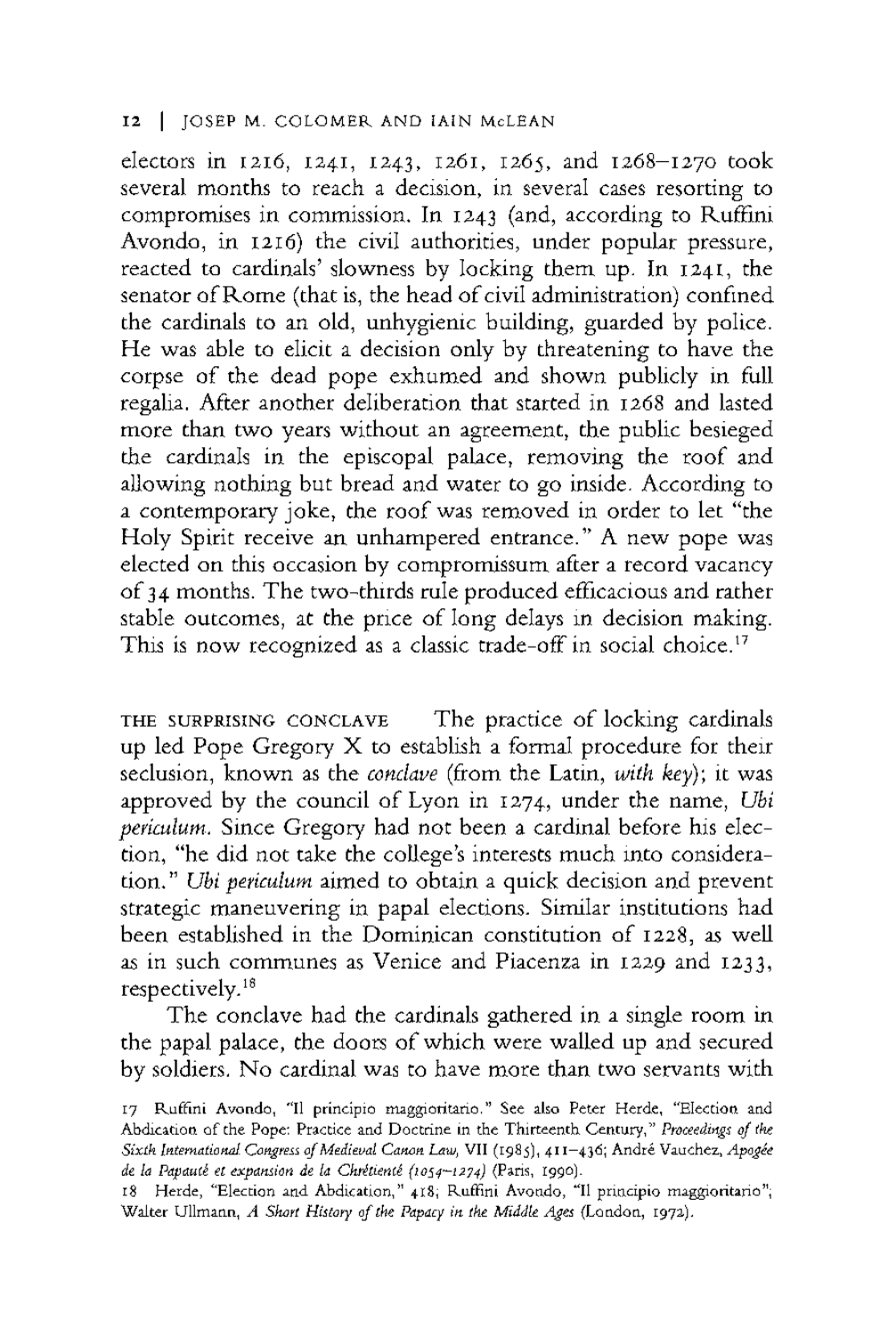him or any communication with the outside world. Food entered through a guarded window. After the fourth day, the menu was restricted; after the ninth, it was reduced to bread, water, and wine. The cardinals received no income until they reached a collective decision.

Although some of these hardships were later softened, they motivated the cardinals to reach a common decision. Whether lack of nutrition was a factor is uncertain, but the illness, and sometimes even the death of cardinals (six cardinals died during the election of 1287 alone), tended to precipitate agreement among the remaining participants. Since bribery, coercion, or explicit arrangement between cardinals was forbidden under penalty of excommunication and annulment of the election, large coalitions were difficult to build, and candidates were often elected on the basis of their immediate, apparent appeal rather than careful evaluation of their merits or religious characteristics.

The first election of a pope under this procedure, in 1276, took only one day. The following popes suspended the application of conclave, whereupon long delays reappeared: more than seven months in 1277, six months in 1281, almost eleven months in 1288, and twenty-seven months from 1292 to 1294. This counterproof of conclave's efficacy moved Celestine V, the pope elected in 1294, to reestablish it.

THE UTILITY FUNCTION OF CELESTINE V The twenty-sevenmonth deadlock of 1292 to 1294 was broken when the name of Peter of Morrone, the "octogenarian hermit," was introduced. His election seems to have resulted from a snowballing effect-more and more electors clutching at a candidate, however unlikely, to break the impasse. Although the official reason given for his election was "inspiration," we cannot reconstruct how much admiration of his sanctity, desire to end the stalemate, or calculation that any error would be short-lived, entered into it.<sup>19</sup>

The hermit pope took the name, Celestine V. His term of office was short but momentous. Elected in July 1294, in September he reintroduced the conclave regulations of Gregory X; in December, he abdicated and returned to his hermit's cell. Celestine V was even more of an outsider than Gregory X. Not

<sup>19</sup> Herde, "Election and Abdication," 427.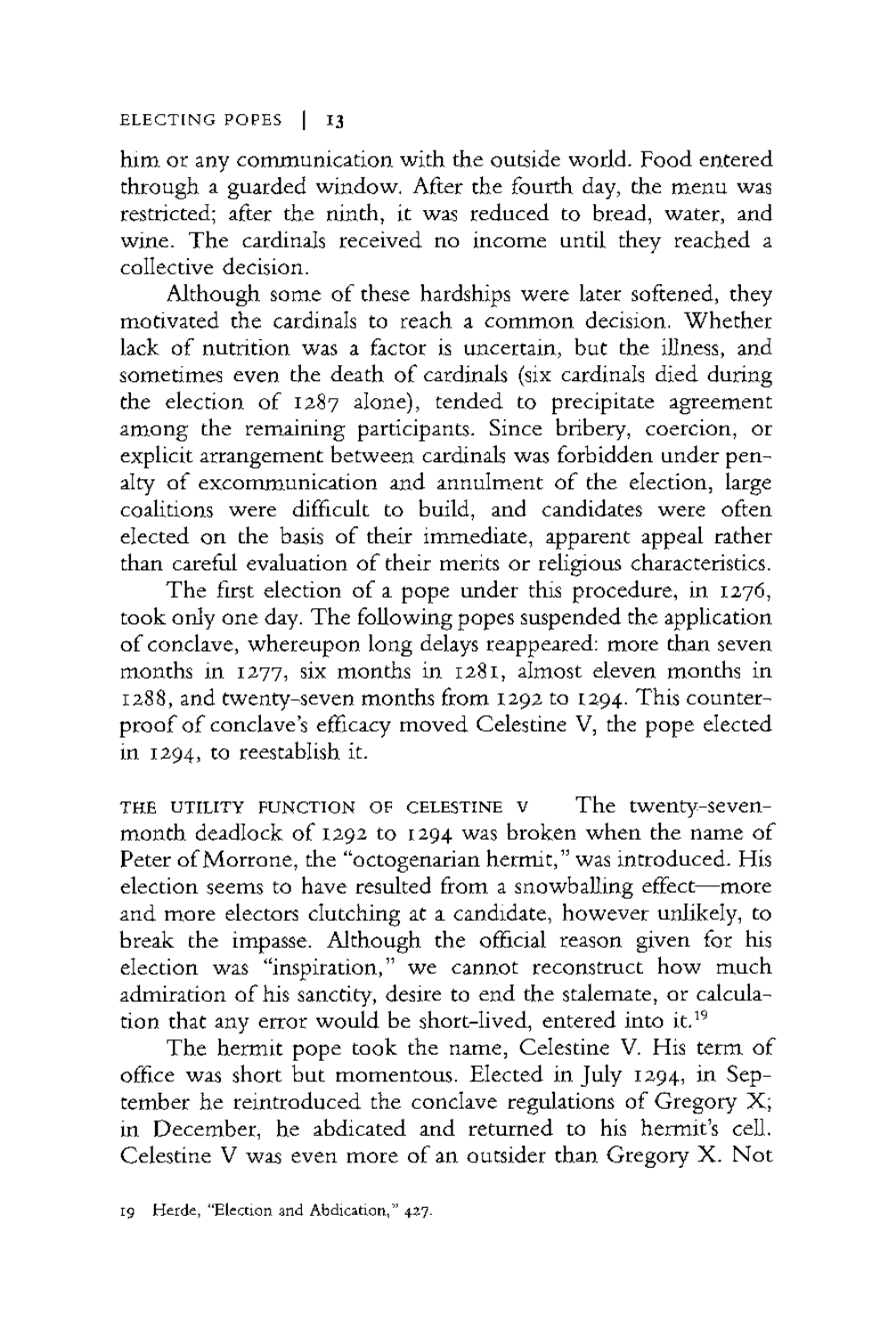only had he not been a cardinal before becoming the pope; his behavior afterward suggests that he derived no particular benefit from his position. A pope who had previously been a cardinal, and/or needed the cooperation of the cardinals for his continued comfort in office, might not have wanted, or been able, to impose the reforms of Gregory X and Celestine V. But Celestine's unusual provenance afforded him a certain immunity. As with other constitutional actors (such as Thomas Jefferson and James Madison), Celestine was able to write a successful constitution because he had little personal interest in exploiting his own office. Short, successful conclaves lasting a few days or less have become the norm since Celestine's election.<sup>20</sup>

The effects of the conclave on the winning candidates were puzzling. Frequent surprises gave rise to the popular saying, "He who enters the conclave a pope, leaves it a cardinal," which achieved the status of an "empirical law" in the fourteenth century. In the "great schism" of Avignon in 1378, the same cardinals who had elected the pope in conclave under strong political pressures cancelled their decision on grounds of duress once they realized the kind of man that they had chosen. Within a few months, they chose a new one.

According to the basic rules of Gregory X and Celestine V, which are still enforced, (1) voters must be cardinals; (2) the decision threshold must be set above two-thirds of the voters; and (3) the cardinals must be secluded in conclave in order to reach a quick and sound decision. These policies embodied successive partial reforms, each adopted in reaction against unintended effects of previous decisions. The Church's legislators and the canonists seem to have refrained from thinking about voting too technically out of the belief that outcomes ought to correspond to God's will. Yet, they had to face real problems in voting matters by importing or inventing ad hoc devices for particular aims.

From the APPROVAL BALLOTTING IN THE FOURTEENTH CENTURY late thirteenth to the early seventeenth century, the ballot used in

<sup>20</sup> The rules of conclave, their enforcement, and successive modifications can be found in D.J.C.B., Los Papas y el Cónclave (Barcelona, 1878); Lucio Lector, Le conclave (Paris, 1894); Ortolan, "Conclave," in Vacant and Mangenot (eds.), Dictionnaire de théologie catholique (Paris, 1938), III, 707-727. Other rules about the timing of the election are in Ordo Romanus, XII. See Migne (ed.), Patrologia Latina (1844/1845), LXXVIII, cols. 1063-1106, esp. 1097-1100.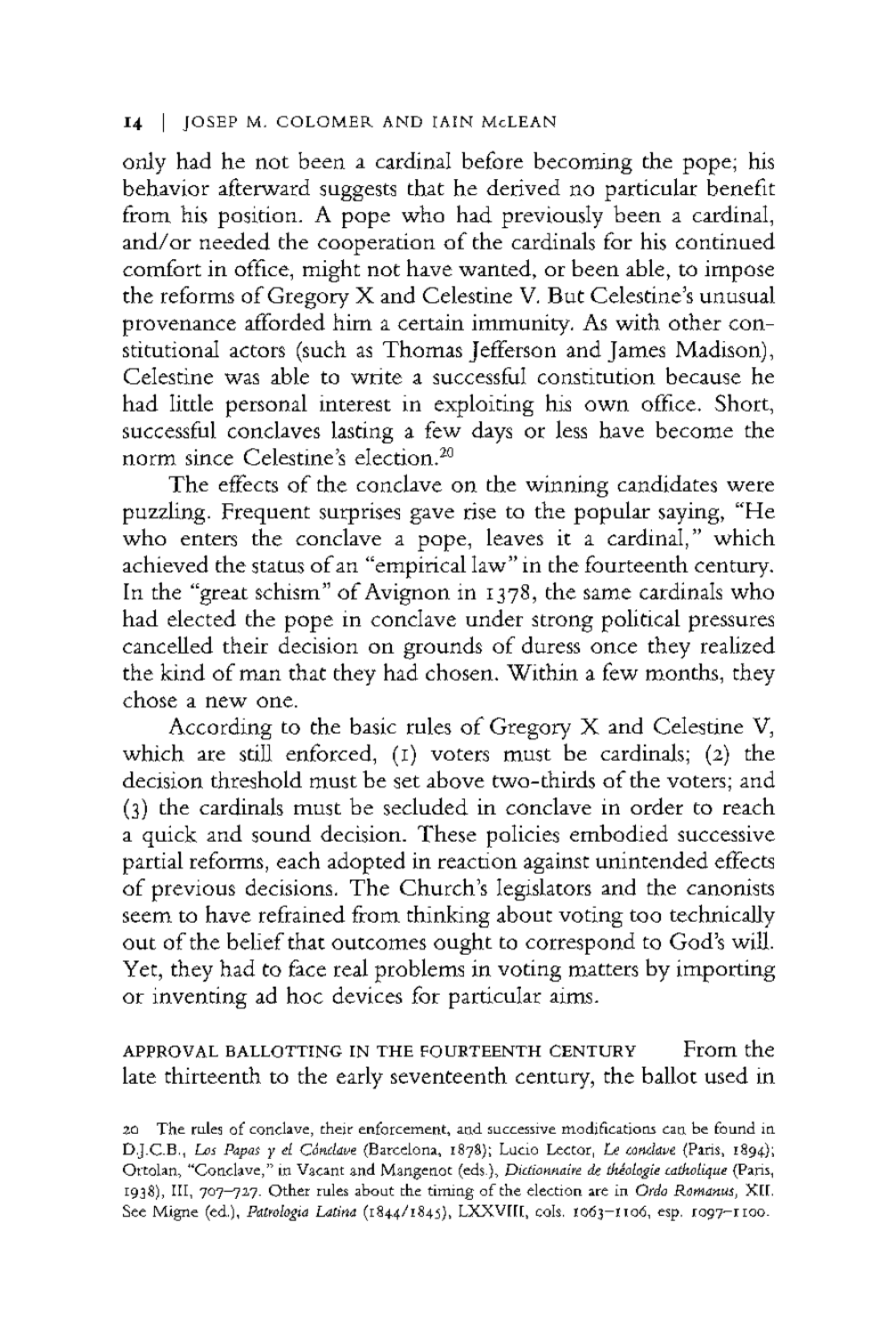papal elections by the cardinals was a form of what is now called "approval voting." This rule is not contained in any papal bull or decree, but in a lower-rank set of provisions—the religious equivalent of parliamentary rules of order-called Ordinarium Sanctae Romanae Ecclesiae, written by Jacobi Gaytani a short time after the definitive enforcement of the conclave rules. Gaytani, a protégé of Pope Boniface VIII, who nominated him as a cardinal, was the cardinal-deacon in charge of the Church of Saint George of the Golden Veil in Velabro. He attended five conclaves from 1305 to  $1352.<sup>21</sup>$ 

Gaytani specified the voting procedure, both by scrutiny and by compromissum, the latter acceptable only in case of need. In voting by scrutiny, the ballot is so written that the voter can choose either one or several candidates. Gaytani advised the cardinals not to choose many candidates "for decency and expediency," although there is no formal restriction about the matter. Election results take into account all nominations received by every candidate. This form of ballot seems to have been used in the forty-one conclaves held from 1294 to 1621 (the last conclave before new regulations establishing the categoric vote-Eterni Pacis, 1621, and Decet Romanum Pontificem, 1622).

According to social choice theory, approval voting (AV) tends to promote consensual, relatively high social-utility winners; it satisfies several relevant criteria, such as monotonicity; and it is relatively easy to implement. Although AV has some pitfalls-for example, the inability to guarantee that a Condorcet winner or a majority winner will win--its advantages make it a highly desirable procedure for single-winner elections with more than two candidates-as in the election of popes.

APPROVAL BALLOTING WITH TWO-THIRDS MAJORITY RULE Approval voting is usually associated with single-winner elections, the winner being the candidate with the most votes. Using it with two-thirds majority rule can have bizarre consequences; it can

<sup>21</sup> Steven Brams and Peter Fishburn, "Approval Voting," American Political Science Review, LXXII (1978), 831-847; idem, Approval Voting (Boston, 1983); Hannu Nurmi, Comparing Voting Systems (Dordrecht, 1987); Samuel Merrill, Making Multicandidate Elections More Democratic (Princeton, 1988). Gaytani's writings about procedures in papal elections can be found in Johanne Mabillon and Michaele Germain, Musei Italici. Tomus II. Complectens Antiquos Libros Rituales Sanctae Romanae Ecclesiae (Paris, 1689), 245ff. See also Moroni, "Cardinals." who claims that Gaytani was Boniface's nephew.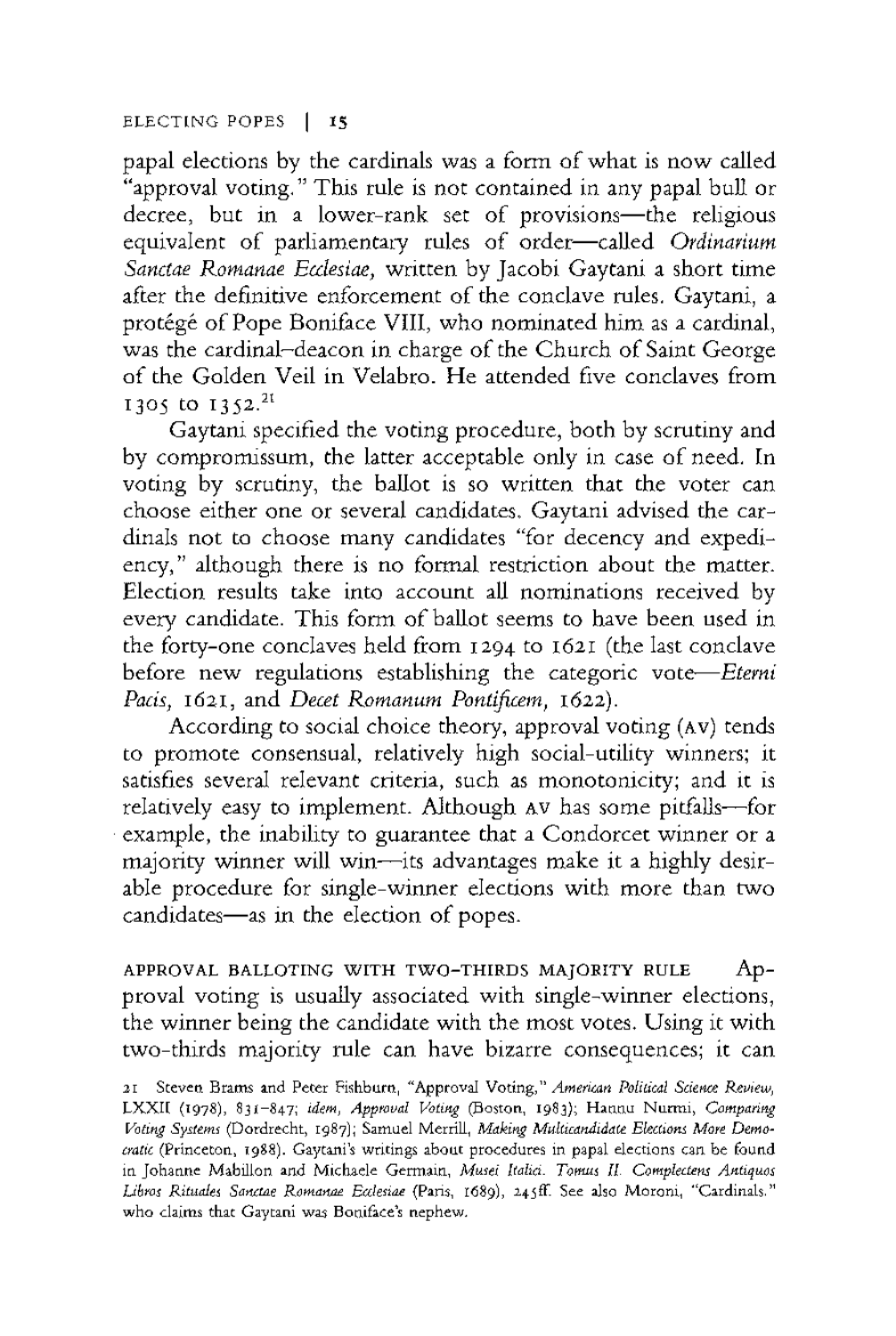give several candidates more than the required proportion of votes to win. This undesirable occurrence, which nullifies an election. is more probable the smaller the number of candidates, the more homogeneous the preferences of voters regarding candidates, and the greater the incidence of voting for multiple candidates. In an extreme case, each of two candidates can obtain two-thirds of the approval votes when only one-third of voters choose more than one candidate, if each of the two candidates that these voters approve is the single preference of another third of the voters. Approval voting can also produce no winner. The probability that no candidate will obtain two-thirds approval is greater the higher the number of candidates, the more dispersed the preferences of voters, and the smaller the number of approval votes on the ballot. In conclaves that failed to elect a candidate, further rounds of approval voting were implemented. There was no elimination threshold between one round and the next; candidates were always eligible even if they had not obtained a single vote in previous rounds.

A second relevant device is the vote in accessit, or "access," which made its earliest appearance in the 1455 conclave. If no candidate obtains a sufficient majority, a voter can add a candidate or candidates for whom he has not previously voted but who has received votes in the first ballot. Precedent for this tactic might have been a practice of the Roman senate, whereby a senator who wanted to share a position with another physically moved to join the proposal's promoter, giving an immediate visual display of majority and minority support in any binary option. The cardinals began access rounds with public declarations of support, followed by a scrutineers' certificate that the new proponents had not previously voted for the same candidates. To facilitate proof, every ballot was marked with a personal but anonymous stamp and included the voter's signature folded inside. To preserve voting secrecy even from scrutineers, however, the access round was soon transformed into a new voting round with written ballots on which the cardinals could choose between giving new approval to one or several candidates and confirming their previous choice.<sup>22</sup>

<sup>22</sup> Betty Radice, The Letters of the Younger Pliny (Harmondsworth, 1969), 220-224; Riker, Political Manipulation, 78-88.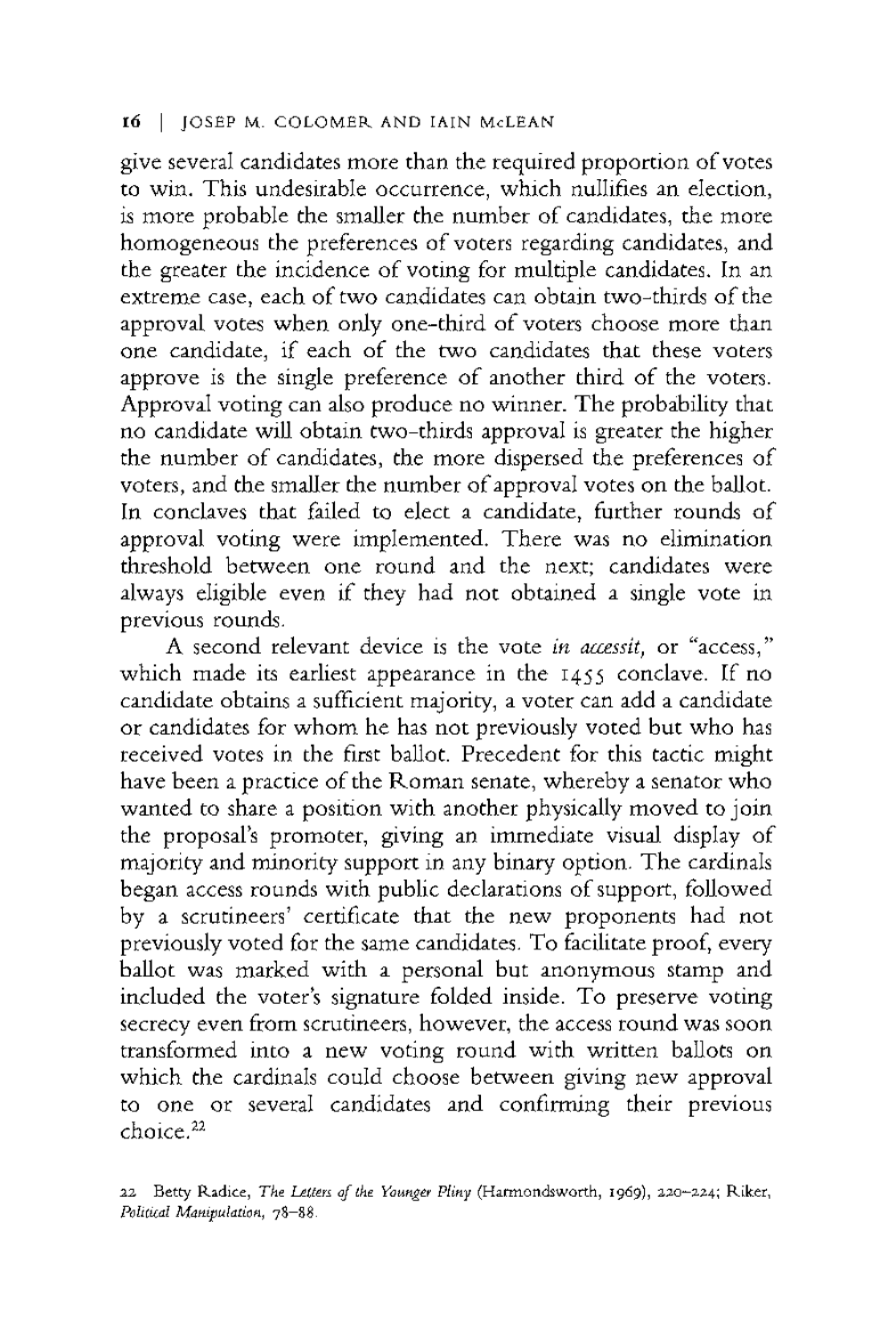## ELECTING POPES | 17

The procedure in access rounds was similar to that in the preceding round with approval ballot, except that only candidates who had already obtained at least one vote were eligible for additional approval. Every access round was tied to a voting round, and every failure to determine a winner produced successive rounds of voting and access that provided voters with dynamic information about others' preferences and their collective results.

Access counterweighs some of the expected consequences of approval balloting, especially by altering voters' strategies to select a winner, but also by prolonging the number of voting rounds. In order to model voters' rational strategies under approval balloting, we impute trichotomous preferences to every voter-(I) preferred candidates, (2) acceptable (though not preferred) candidates, and (3) nonacceptable candidates—allowing that some of these categories may be void for some voters. Approval voting with the usual plurality rule permits the identification of two strategies: (S1) Voters who prefer candidates with slim or uncertain chances to win always vote their preferred candidates and usually vote their acceptable ones. (S2) Voters who prefer candidates with good chances to win vote only for their preferred candidates.

As a result of these strategies, winners receive all of the support of those who prefer them and most of the support of those who find them acceptable. Candidates with extreme views win only if their majority followers feel free to vote for them because none of their nonacceptable candidates has a chance to win, that is, they enjoy the support of a large, compact-even biased-majority facing several dispersed minorities. However, under approval balloting with access, strategic voters should approve fewer candidates. A voter who can express approval of an acceptable candidate in a later round-as in access-can hold back in the first round to determine whether his preferred candidate is likely to win. Voters tend to use strategy S2, however, increasing the probability that no candidate will obtain sufficient votes to win

Given scanty information regarding other voters' preferences and candidates likely to win, as were the cardinals when they arrived in conclave, early results resemble polls in mass elections. Voters whose preferred candidates appear not to have sufficient backing in early rounds can expand their set of approved names—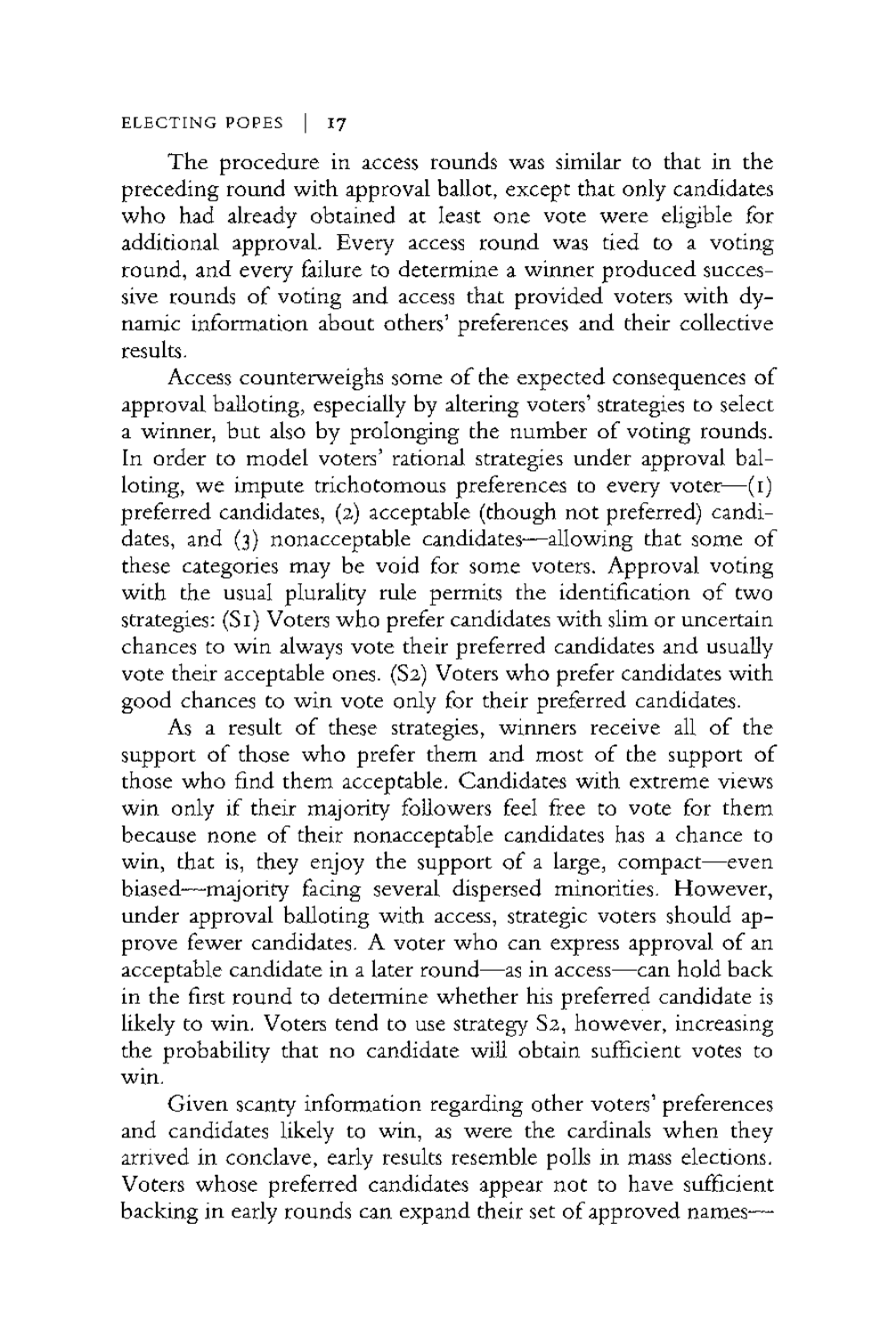including the most acceptable, or least objectionable, among the front-runners. Yet, as Brams and Merrill have noted, poll information also gives voters incentives to "truncate" sincere preferences, that is, to vote for fewer candidates than those they find acceptable, thus hastening the outcomes.<sup>23</sup>

ECCLESIASTICAL ORDERS AND POLITICAL POWERS The difficulty of reaching agreement in most papal elections was accentuated by the numerous candidates and the cardinals' dispersed preferences. The greater the number of parties and candidates, the more likely it was that an unexpected candidate would become pope. In late medieval and early modern times, ecclesiastic orders (bishops, priests, and deacons) and political allegiances were the variables that complicated papal elections.

Since the end of the eleventh century, the college of cardinals has comprised seven cardinal-bishops, twenty-eight cardinalpriests, and eighteen cardinal-deacons-a total of fifty-three and a two-thirds majority threshold of thirty-six. Hence, in spite of its supreme rank in the hierarchy, the order of cardinal-bishops had no electoral power by itself, even if it acted as a unit. The members of the two other orders could form a more than sufficient majority, whereas a coalition of bishops and either of the two other orders was not sufficient to win. This situation probably moved Pope Nicholas II to confer "principal judgment" to the cardinal-bishops (as noted above). Yet, further levelling, when the rule of two-thirds was established, apparently motivated the cardinal-bishops to position themselves as leaders of different factions of cardinal-priests and cardinal-deacons. In 1585, the members of the college increased to seventy, but the new composition (six bishops, fifty priests, and fourteen deacons) maintained the same incentives to form factions.<sup>24</sup>

Faction leaders bartered their support for future appointments, castles, palaces, wealth, or income whenever possible. In some cases, they were even able to maneuver elected candidates into honoring platforms that severely limited their powersknown as "capitulations." Three or four faction leaders usually

<sup>23</sup> Merrill, Multicandidate Elections; Brams, "Polls and the Problem of Strategic Information and Voter Behavior," Society, XIX (1982), 4-11.

<sup>24</sup> Data in this paragraph are from Ullmann, History of the Papacy, 232; Moroni, "Cardinals," 287.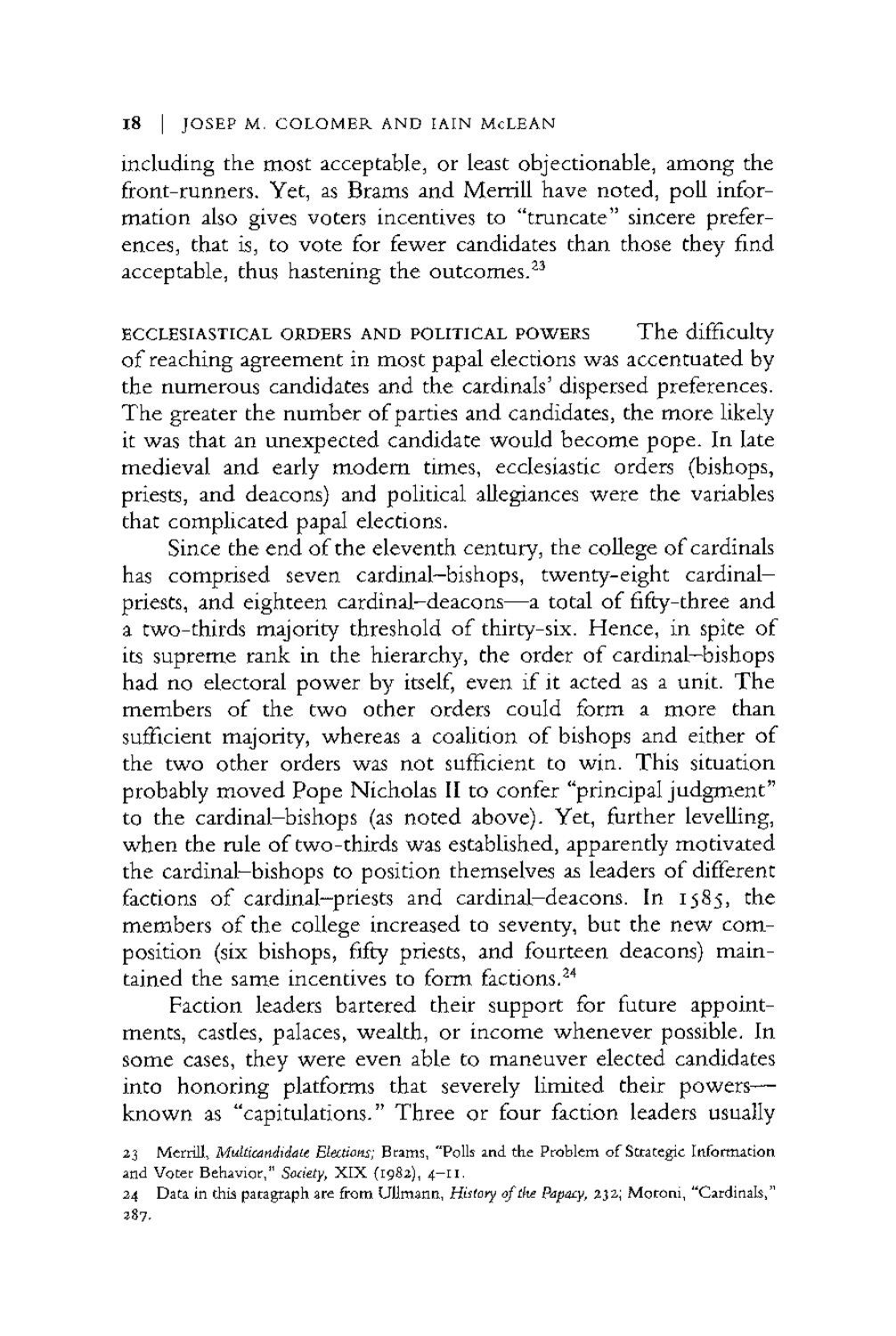appeared per conclave, although new coalitions and splits from one conclave to another were normal.<sup>25</sup>

The second basic source of division among the cardinals was their different political allegiances with the main Christian kingdoms in Europe, especially France, the German confederation. and Spain. The council of 1417 in Constance put an end to the "great schism" of Avignon. The twenty-three cardinals of the college were joined by six other bishops for each of the five nation-groups (French, German, English, Spanish, and Italian), creating the total of fifty-three members in the decision body, in order to obtain a wide consensus. It also established the two-thirds rule for the college of cardinals and every group of "national" deputies. The ambassadors from the great powers often visited conclaves to transmit national opinions about candidates.<sup>26</sup>

The emergence of six or seven factions—occasionally as many as ten-at the beginning of conclave sessions was a normal occurrence in late-medieval and early modern times. Usually a committee of independents—the "flying squad" (squadra volante) was formed to bargain with the factions (not unlike the "favorite son" uncommitted delegates at United States party conventions). As suggested above, the endogenous creation of candidates tended to raise the bargaining costs.

Given the cardinals' FOCAL POINTS IN COALITION-BUILDING penchant for factions, we would expect papal elections to have featured numerous voting rounds, the number of candidates holding relatively stable as the rounds progressed. To test these inferences, we offer interesting, albeit incomplete, data about voting in twenty-four of the conclaves in which approval balloting was in effect. Inevitably, our data are only as good as our sources, which reveal that average participation was about forty cardinals per conclave (with limit values of eighteen and sixty). The number of candidates voted in the first round was generally large, reaching twenty at least once.<sup>27</sup>

<sup>25</sup> Lector, Le conclave; anon., Histoire des Conclaves depuis Clement V jusqu'à présent (Patis, 1689).

<sup>26</sup> Michel Mollat du Jourdin and Vauchez, Un temps d'épreuves (1274-1449) (Paris, 1990),  $108 - 113$ .

<sup>27</sup> Data in this section not otherwise referenced are from Histoire des Conclaves, pages too numerous to list.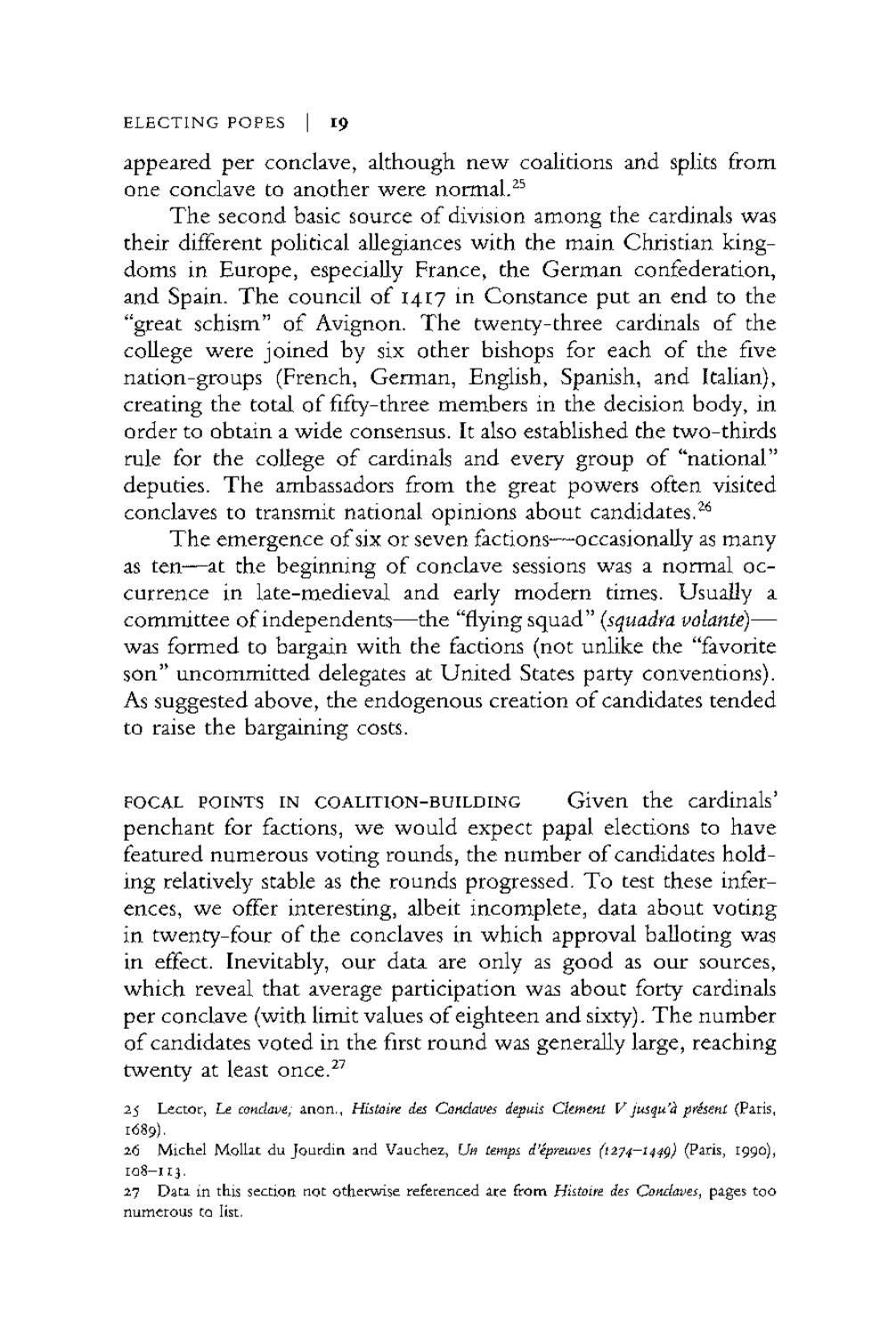Despite the many candidates in the running, individual cardinals limited themselves to only a few. The mean number of candidates nominated per voter seems to have been between 1.5 and 2. Many cardinals did not have sufficient knowledge about candidates to make more than a couple of informed choices, thus bestowing an advantage on well-informed conspirators. Conclave rules imposing silence and prohibiting explicit negotiations among the cardinals, however, had their effect on such collusion. When scrutiny showed that certain cardinals had voted for a suspiciously large number of candidates on one ballot, angry protests from other participants was likely to ensue, thus reducing the potential consensual effects of approval balloting.<sup>28</sup>

The elimination of candidates often resulted from the socalled "exclusion" vote, in which at least one-third of conclave members publicly expressed their disapproval of a candidate. This demonstration showed that the "excluded" candidate could not expect a sufficient majority, even if he had won in previous rounds. It was mainly the practice of nation-party cardinals, representing a vestige of the emperor's former veto right in the conclave.

Certain signals helped to channel votes into one "focal point," that is, a likely winning candidate. The limited information provided by successive rounds of voting could feed conjectures about general preferences and candidates' chances, though unevenly. For example, cardinals who were old, infirm, and uncommitted were particularly liable to change their minds from one round to the next. Candidates who did not gain additional votes or dropped votes along the way were likely to lose support from cardinals, even if they had obtained a plurality or a majority in previous rounds. In contrast, candidates who maintained or increased their votes, even from a modest start, could turn out to be winners.<sup>29</sup>

<sup>28</sup> In 1559, the secretary of Bartolomé de la Cueva, an old Spanish cardinal, privately asked each member of a conclave to give his master one approval vote, as a gift to show the elder that he had at least one friend. The trick was discovered when seventeen out of thirty-two ballots included that name in their lists. Similar stratagems have been attributed to other cardinals. See D. J. C. B., Las Papas, 143-144; Lector, Le Candave 405, 622-623; Histoire des Conclaves, 83, 161, 240).

<sup>29 &</sup>quot;Focal points" were first defined by Thomas Schelling, The Strategy of Conflict (Oxford, 1960), 57. For a book-length discussion of coordination in this class of electoral games, see Gary Cox, Making Votes Count: Strategic Coordination in the World's Electoral Systems (Cambridge, 1997).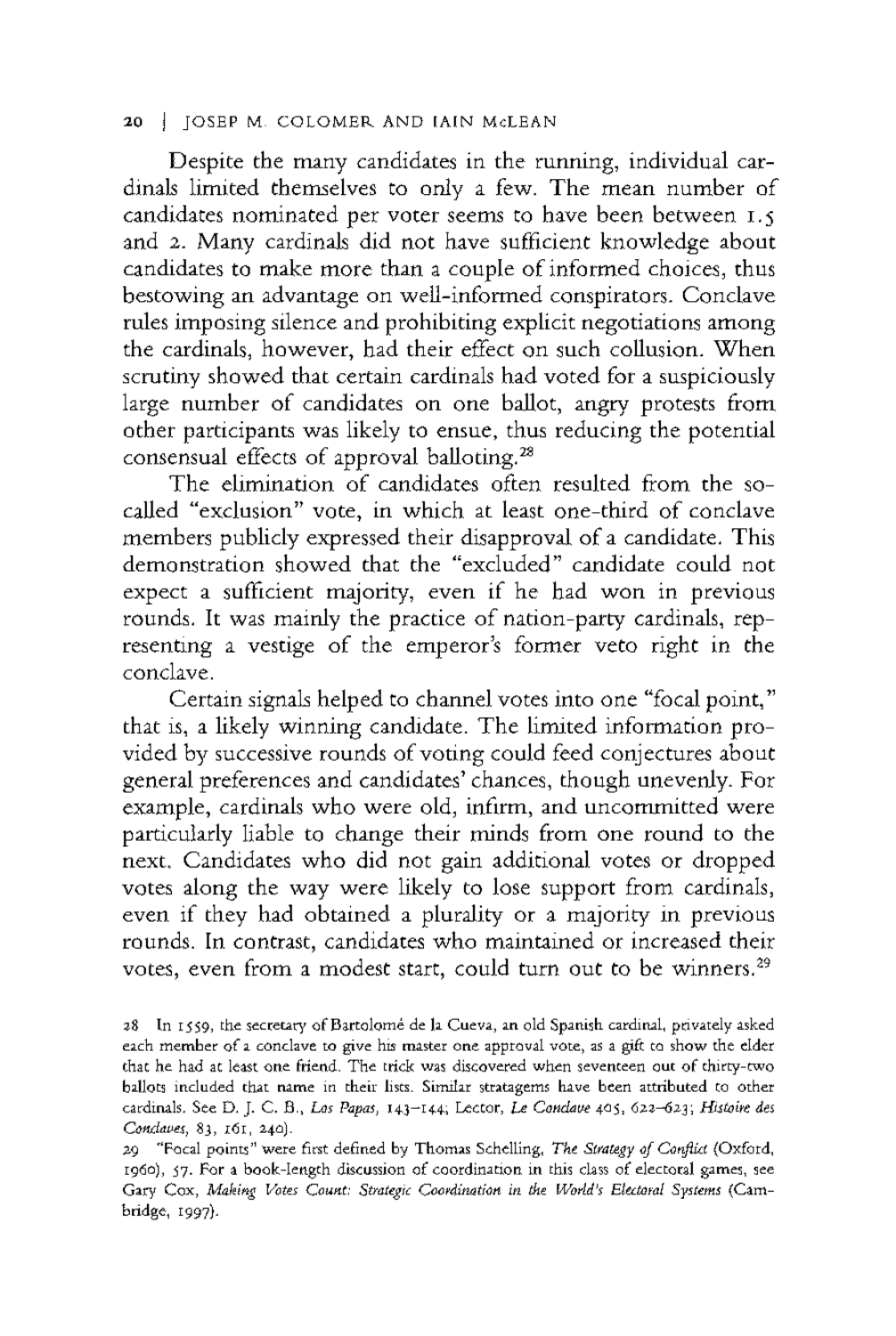### ELECTING POPES | 21

After some time, voting shifts in general tended to increase. Under the threat of privation, or illness, during conclave, cardinals became more apt to enlarge their set of approved names. Entry of new candidates was always possible because the rules called for no elimination threshold. New, unexpected names might emerge as compromises between two blocking coalitions, especially after the exclusions of other candidates-many of them hardly mentioned as papal material a few hours before being crowned. Support for a candidate often snowballed. According to the available data, a successful candidate might obtain 33, 50, or even 100 percent more support in access than in the immediately previous voting round. At least three times, a candidate who received more than half of the votes (on one occasion, 58 percent) lost the election. In many cases, the final winner obtained only one-third or one-fourth of votes in the first round. In 1605, the eventual winner, Leo XI, did not receive even a single vote.

Such results led the Church to abolish approval balloting in 1621/1622. The fact that the inefficacy of approval balloting was due primarily to the countereffects of the rule of two-thirds and the access round was not the reason why ecclesiastical decision makers reestablished categorical voting. The selection of one name per ballot simply made voting easier for the cardinals. The access round, too, went out of style, after the 1903 conclave, without, however, altering the number of rounds per session. Yet, these reforms served only to reduce the information made available to the cardinals throughout the successive rounds and to reinforce the degree of surprise in the final election.

For many centuries, the election of the pope was an occasion of violent conflicts and schisms that weakened the Church and subordinated it to secular powers. These conflicts later gave way to long delays in decision making and, since the end of the thirteenth century, to winning candidates who frequently came as a complete surprise. The history of Church decisions about electoral rules seems to have been driven by successive reactions to unintended, undesirable effects of previous decisions. The change from unanimity rule to two-thirds qualified-majority rule was fortunate, from the perspective of modern social choice literature, since the two-thirds rule makes cycles and unstable decisions for